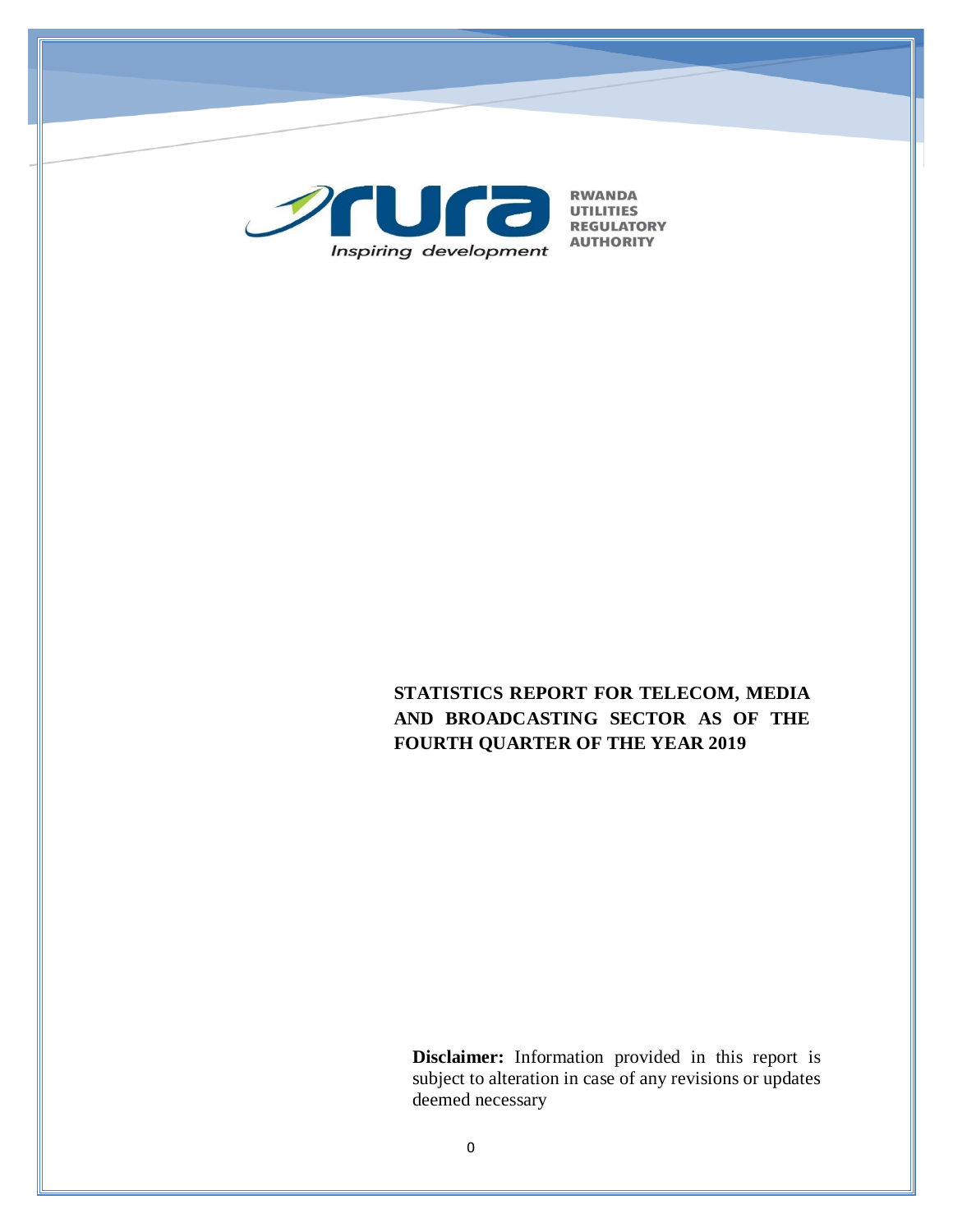# <span id="page-1-0"></span>**TABLE OF CONTENTS**

| $1_{-}$ |  |
|---------|--|
| 1.1.    |  |
| 1.2.    |  |
| 1.3.    |  |
| 1.4.    |  |
| 1.4.1.  |  |
| 1.4.2.  |  |
| 1.4.3.  |  |
| 2.      |  |
| 2.1.    |  |
| 2.2.    |  |
| 3.      |  |
| 3.1.    |  |
| 3.2.    |  |
| 4.      |  |
| 4.1.    |  |
| 4.2.    |  |
| 4.3.    |  |
| 5.      |  |
| 6.      |  |
| 7.      |  |
| 7.1.    |  |
| 7.2.    |  |
| 7.3.    |  |
| 7.4.    |  |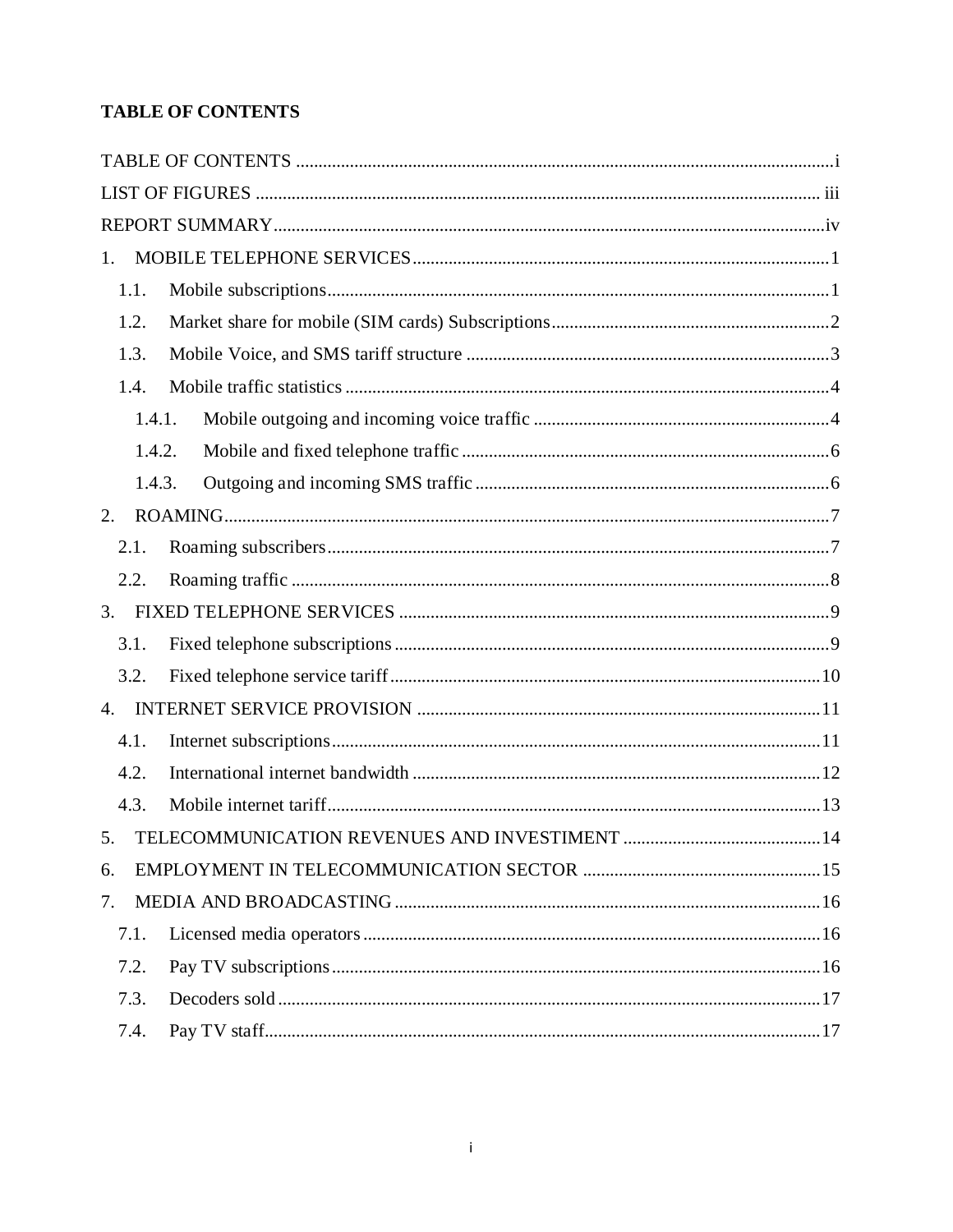# **LIST OF TABLES**

| Table 2: Comparison of active mobile subscriptions per operator by contract type1                                |
|------------------------------------------------------------------------------------------------------------------|
| Table 3: Mobile telephone voice tariff (in Frw) per minute per operator as of December 20193                     |
|                                                                                                                  |
| Table 5: Outgoing and incoming traffic (in minutes) per operator as of the 4 <sup>th</sup> quarter 2019 4        |
|                                                                                                                  |
|                                                                                                                  |
|                                                                                                                  |
|                                                                                                                  |
| Table 10: Outgoing and incoming roaming traffic (in minutes) per operator as of the 4 <sup>th</sup> quarter 2019 |
|                                                                                                                  |
|                                                                                                                  |
| Table 12: Fixed telephone service tariff structure (in Frw) per minute as of December 2019 10                    |
| Table 13: Internet subscriptions per category as of the fourth quarter 201911                                    |
| Table 14: International internet bandwidth (Mbps) per operator as of the fourth quarter 2019 12                  |
|                                                                                                                  |
|                                                                                                                  |
| Table 17: Number of staff employed in telecommunication sectors as of December 201915                            |
| Table 18: Trends of Licensed media operators from March 2019 to December 2019 16                                 |
|                                                                                                                  |
|                                                                                                                  |
| Table 21: Number of staff employed in Pay TV operators as of December 201917                                     |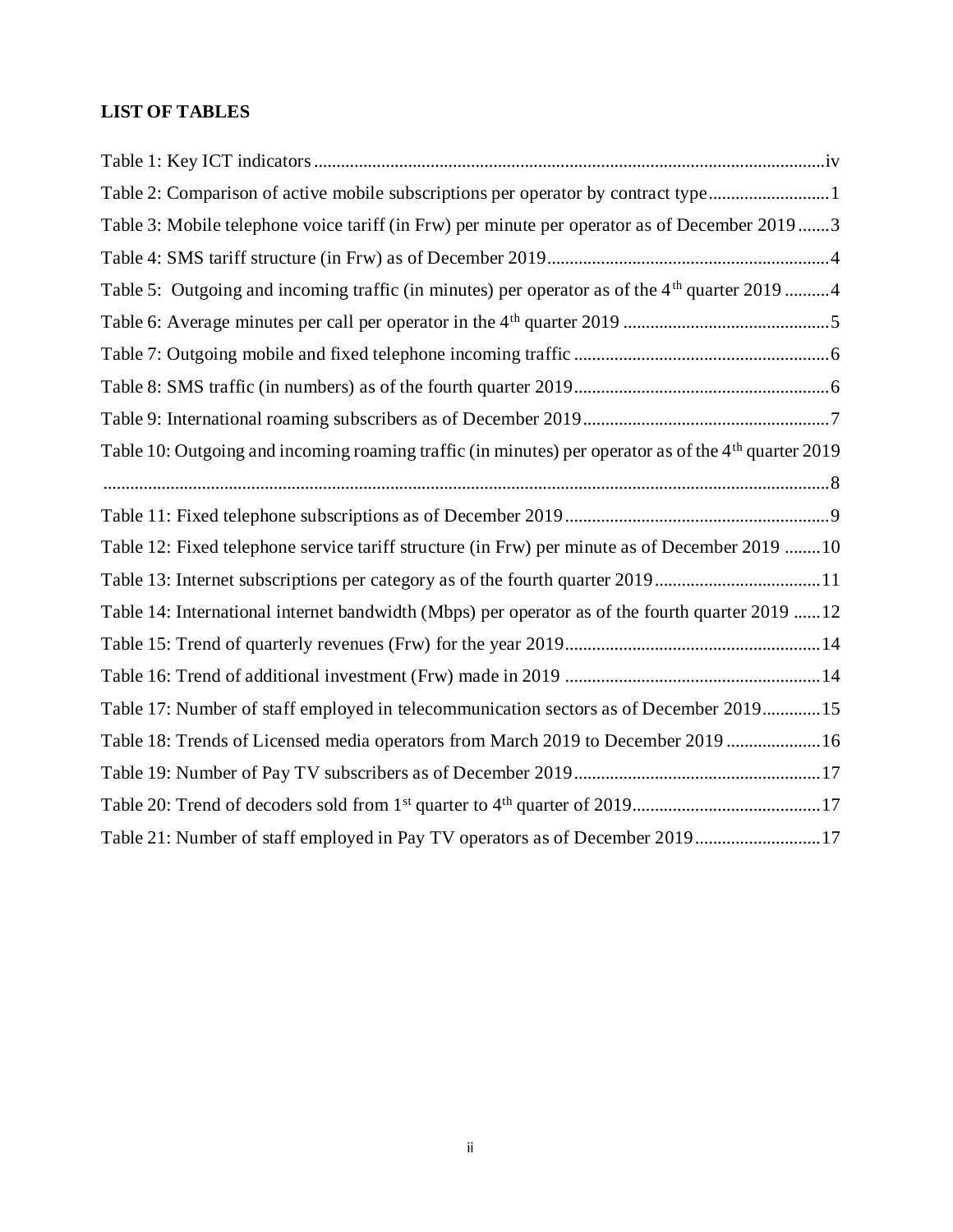# <span id="page-3-0"></span>**LIST OF FIGURES**

| Figure 3: Trend of average mobile voice tariff (in Frw) per minute from 2014 to 2019 3                   |
|----------------------------------------------------------------------------------------------------------|
| Figure 4: Outgoing on net, off net and international voice traffic market share as of the fourth quarter |
|                                                                                                          |
| Figure 5: Outgoing on net, off net and international SMS traffic market share as of the fourth quarter   |
|                                                                                                          |
|                                                                                                          |
| Figure 7: Trend of fixed telephone subscriptions and penetration rate for the year 2019                  |
| Figure 8: Trend of internet subscriptions and internet penetration rate for the year 2019 12             |
| Figure 9: Trend of equipped international internet bandwidth (Mbps) from Q1 to Q4 2019 13                |
| Figure 10: Standard mobile internet tariff (Frw/MB) as of the fourth quarter 2019 13                     |
|                                                                                                          |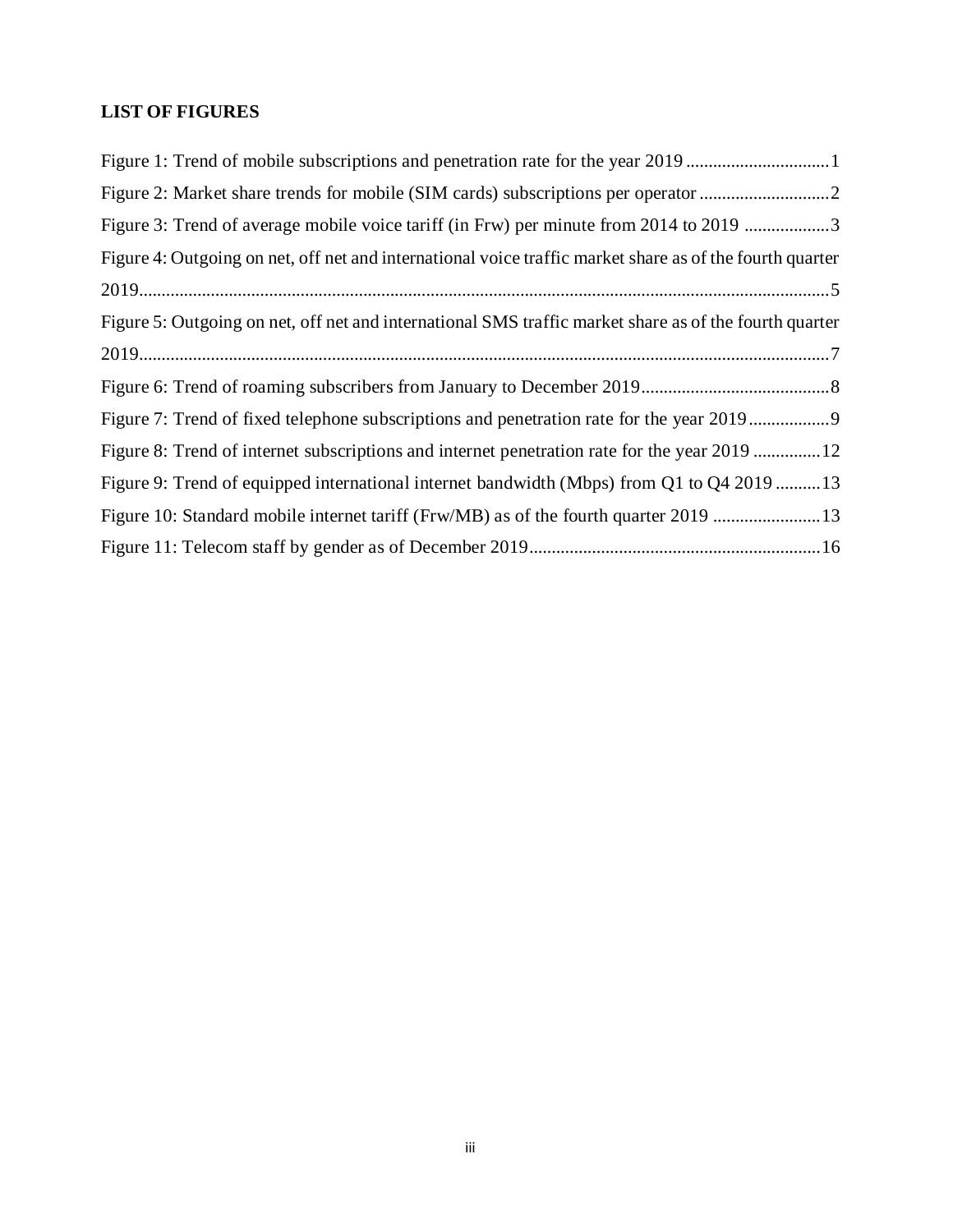### <span id="page-4-0"></span>**REPORT SUMMARY**

This report compiles the information from telecom operators, 4G wholesaler, Internet Service Providers (ISPs), and Pay TV operators as per their license obligations for the period from 1st October to 31<sup>st</sup> December 2019.

# <span id="page-4-1"></span>**Table 1: Key ICT indicators**

| <b>INDICATORS</b>                                | Q3 2019       | Q4 2019       | % change<br><b>Q3</b> to Q4 |  |  |  |
|--------------------------------------------------|---------------|---------------|-----------------------------|--|--|--|
| <b>SUBSCRIPTIONS</b>                             |               |               |                             |  |  |  |
| Mobile (SIM cards) subscriptions                 | 9,390,913     | 9,658,548     | 2.8                         |  |  |  |
| Fixed telephone subscriptions                    | 10,190        | 11,393        | 11.8                        |  |  |  |
| PENETRATION RATE (%)                             |               |               |                             |  |  |  |
| Mobile (SIM Cards) penetration rate              | 77.7          | 78.1          | 0.5                         |  |  |  |
| Fixed telephone penetration rate                 | 0.084         | 0.092         | 9.2                         |  |  |  |
| <b>VOICE TRAFFIC IN MINUTES</b>                  |               |               |                             |  |  |  |
| <b>On-Net Voice Traffic</b>                      | 4,048,238,422 | 4,428,947,876 | 9.4                         |  |  |  |
| <b>Outgoing Off-Net Voice Traffic</b>            | 33, 365, 751  | 43,918,719    | 31.6                        |  |  |  |
| International Outgoing mobile voice traffic      | 9,972,792     | 29,536,412    | 196.2                       |  |  |  |
| International Incoming mobile voice traffic      | 31,175,398    | 30,070,495    | $-3.5$                      |  |  |  |
| <b>ROAMING SUBSCRIBERS</b>                       |               |               |                             |  |  |  |
| Roaming-in (Foreign subscribers)                 | 2,363,191     | 2,810,235     | 18.9                        |  |  |  |
| Roaming-Out (Own subscribers)                    | 1,016,544     | 1,082,944     | 6.5                         |  |  |  |
| <b>SMS TRAFFIC</b>                               |               |               |                             |  |  |  |
| Outgoing SMS On-net                              | 619,133,127   | 858,027,366   | 38.6                        |  |  |  |
| Outgoing SMS Off-net                             | 6,327,595     | 5,757,514     | $-9.0$                      |  |  |  |
| <b>Incoming International SMS</b>                | 794,489       | 1,573,774     | 98.1                        |  |  |  |
| <b>Outgoing International SMS</b>                | 359,034       | 654,855       | 82.4                        |  |  |  |
| <b>DATA/INTERNET</b>                             |               |               |                             |  |  |  |
| Internet subscriptions                           | 7,046,527     | 7,469,233     | 6.0                         |  |  |  |
| Internet subscriptions per 100 inhabitants       | 58.3          | 60.4          | 3.6                         |  |  |  |
| Equipped international internet bandwidth (Mbps) | 87,154        | 98,480        | 13.0                        |  |  |  |
| <b>BROADCASTING</b>                              |               |               |                             |  |  |  |
| Number of Television stations                    | 18            | 18            | 0.0                         |  |  |  |
| Number of Radio FM stations                      | 34            | 33            | $-2.9$                      |  |  |  |
| <b>Active Pay TV subscribers</b>                 | 58,357        | 56,924        | $-2.5$                      |  |  |  |
| Registered Pay TV subscribers                    | 261,545       | 267,516       | 2.3                         |  |  |  |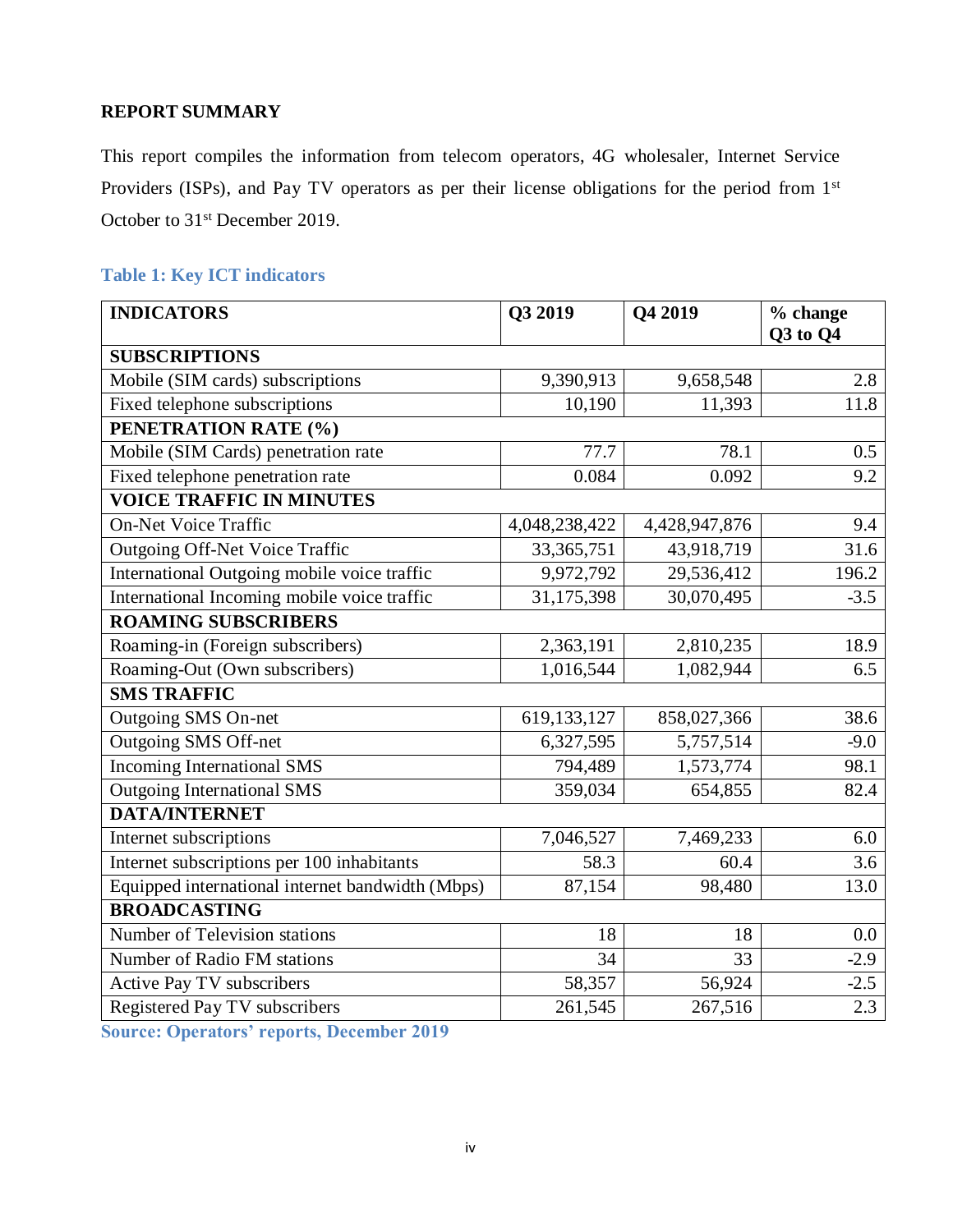### <span id="page-5-0"></span>**1. MOBILE TELEPHONE SERVICES**

#### <span id="page-5-1"></span>**1.1. Mobile subscriptions**

-

As of December 2019, the operators offering mobile telephone services were MTN Rwanda Ltd and Airtel Rwanda Ltd. The number of active mobile subscriptions reported at the end of the year 2019 were 9.6 million SIM cards.

<span id="page-5-2"></span>

| Table 2: Comparison of active <sup>1</sup> mobile subscriptions per operator by contract type |  |
|-----------------------------------------------------------------------------------------------|--|
|                                                                                               |  |

|                   | $Dec-19$ |           |           | $Sep-19$ |           |           | Quarterly |
|-------------------|----------|-----------|-----------|----------|-----------|-----------|-----------|
| Name of operator  | Postpaid | Prepaid   | Total     | Postpaid | Prepaid   | Total     | Variation |
| MTN Rwanda Ltd    | 62.972   | 5,309,427 | 5,372,399 | 61.895   | 5,035,697 | 5,097,592 | 5.4%      |
| Airtel Rwanda Ltd | 3,134    | 4,283,015 | 4,286,149 | 3.115    | 4,290,206 | 4,293,321 | $-0.2%$   |
| Total             | 66.106   | 9,592,442 | 9,658,548 | 65,010   | 9,325,903 | 9,390,913 | 2.8%      |

**Source: Operators' reports, December 2019**

### <span id="page-5-3"></span>**Figure 1: Trend of mobile subscriptions and penetration rate for the year 2019**

As of December 2019, the number of active mobile (SIM cards) subscriptions in the country increased up to 9.6 million from 9.3 million reported at the end of September 2019. During this period under review, the mobile (SIM cards) penetration rate**<sup>2</sup>** increased to 78.1 percent from 77.7 percent recorded in the third quarter of 2019.

<sup>&</sup>lt;sup>1</sup> Active subscriptions refer to the number of SIM cards that have generated revenues to the operator within the last 90 days.

<sup>&</sup>lt;sup>2</sup> Mobile (SIM cards) penetration rate (%) is computed with reference to the sum of active SIM cards over the Rwandan population as projected by National Institute of Statistics of Rwanda.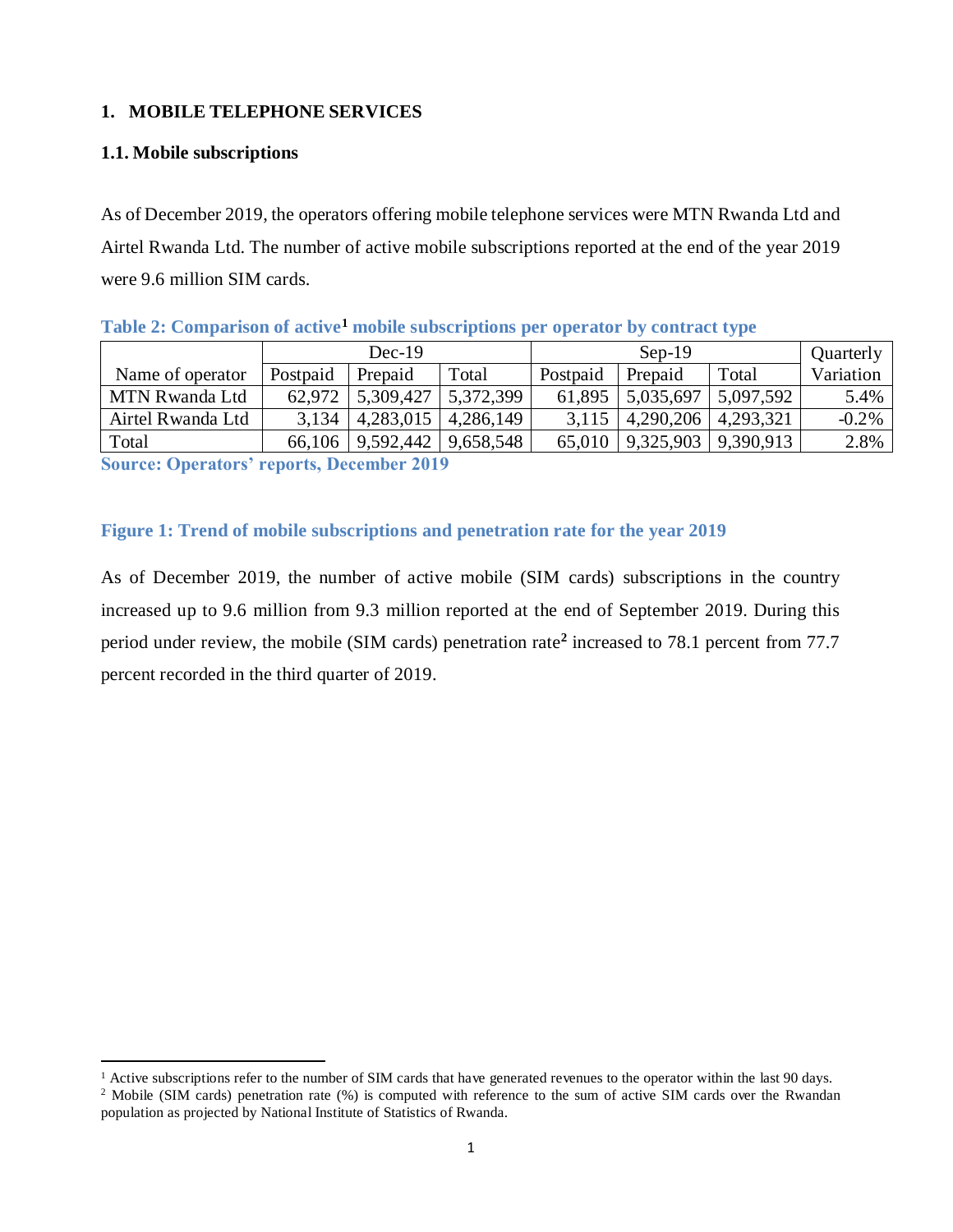

**Source: Operators' reports, December 2019**

### <span id="page-6-0"></span>**1.2. Market share for mobile (SIM cards) Subscriptions**

During the period under review, the mobile subscriptions market shares for MTN Rwanda Ltd increased by 2 percentage points up to 56 per cent, whereas that for Airtel Rwanda Ltd declined by the same margin to sand at 44 per cent.



<span id="page-6-1"></span>**Figure 2: Market share trends for mobile (SIM cards) subscriptions per operator**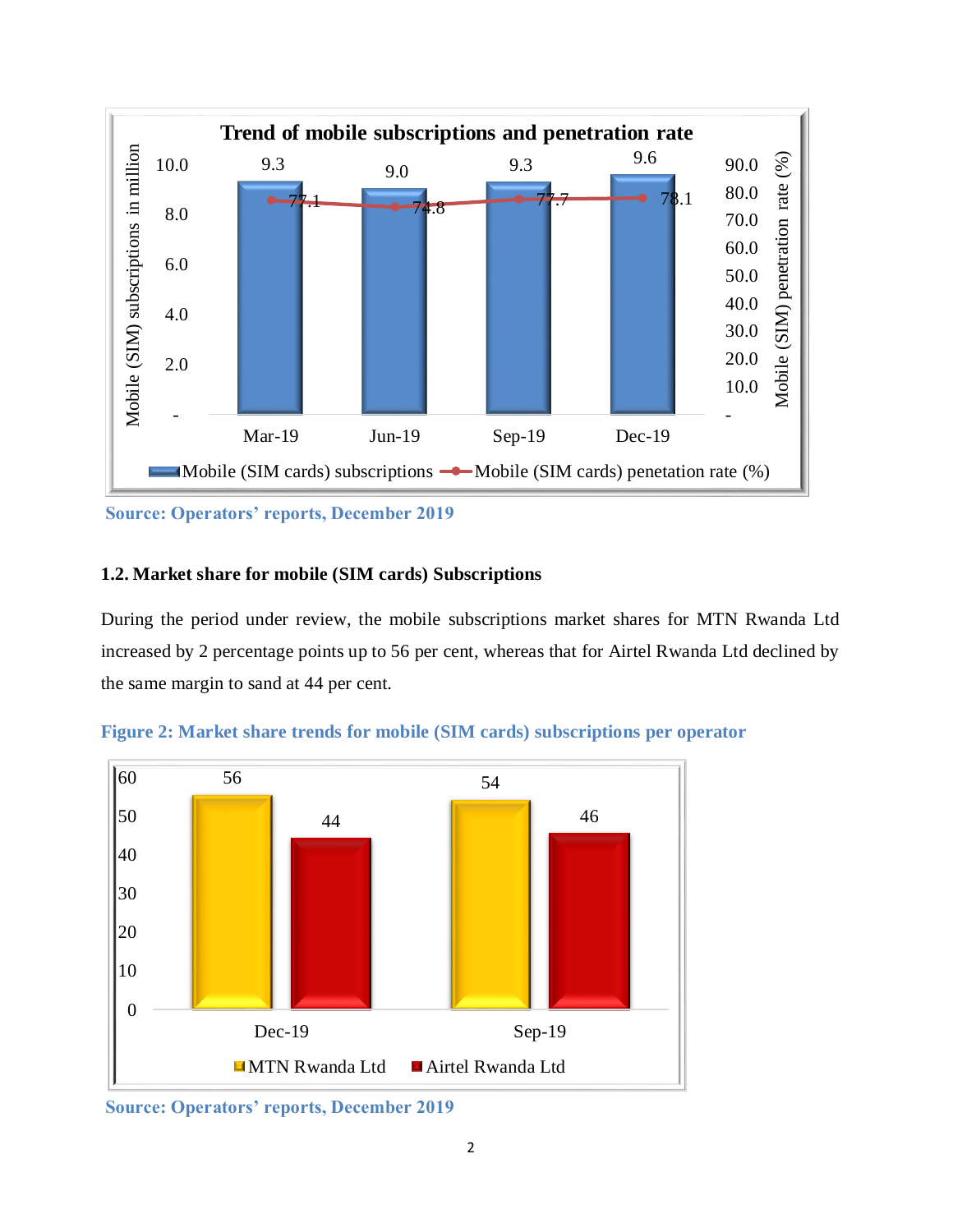# <span id="page-7-0"></span>**1.3. Mobile Voice, and SMS tariff structure**

During the period under review, the average tariff for calling by mobile phone within a telecom operator was 40 Frw, while 40 Frw was between telecom operators, 70 Frw for One Area Network, and 51 Frw to call in US, Canada, China, and India.

| Destination           |    | MTN Rwanda Ltd   Airtel Rwanda Ltd | Average |
|-----------------------|----|------------------------------------|---------|
| <b>Onnet Tariff</b>   | 45 | 35                                 |         |
| <b>Offnet Tariff</b>  | 45 | 35                                 |         |
| One Area Network      | 70 | 70                                 |         |
| US/Canada/China/India | 51 | 50                                 |         |

<span id="page-7-1"></span>**Table 3: Mobile telephone voice tariff (in Frw) per minute per operator as of December 2019** 

**Source: Operators' reports, December 2019**

#### <span id="page-7-2"></span>**Figure 3: Trend of average mobile voice tariff (in Frw) per minute from 2014 to 2019**

The voice tariff for mobile networks remained unchanged during the last two years whereby the average tariff for calling by mobile telephone within a telecom operator was 40 Frw, 40 Frw between telecom operators, 70 Frw to call in One Area Network Countries, and 51 Frw to call in US, Canada, China, and India.



**Source: Operators' reports, December 2019**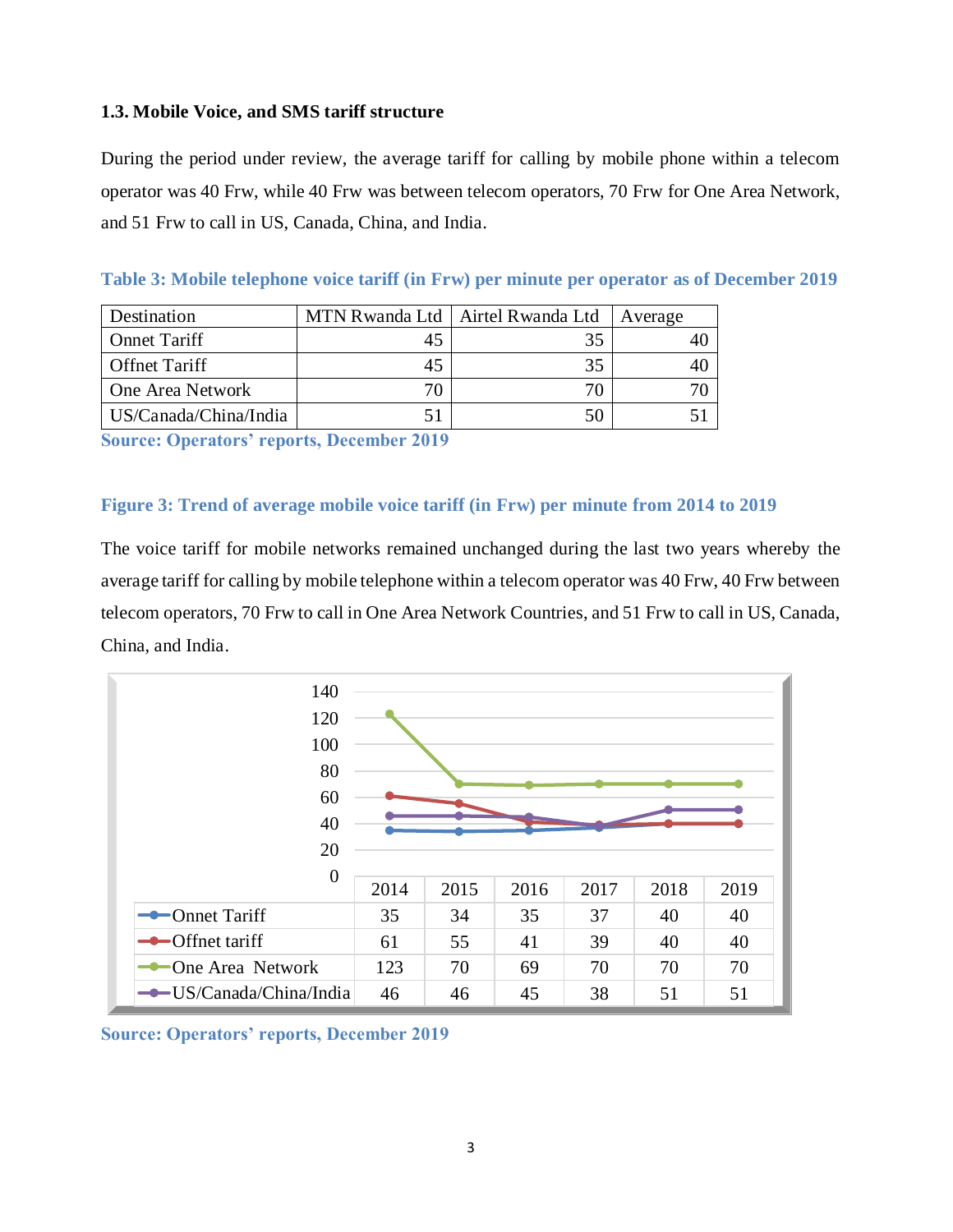#### <span id="page-8-2"></span>**Table 4: SMS tariff structure (in Frw) as of December 2019**

During this period under review, the average tariff for sending a message by mobile phone within a telecom operator was 14 Frw, whereas 21 Frw was between telecom operators, 36 Frw to Uganda and Kenya, 45 Frw to South Sudan, and 78 Frw to other international countries.

| <b>SMS Tariff</b> | MTN Rwanda Ltd | Airtel Rwanda Ltd | Average |
|-------------------|----------------|-------------------|---------|
| Onnet tariff      |                |                   | 14      |
| Offnet tariff     | 26             | 15                |         |
| South Sudan       | 45             | 45                |         |
| Uganda and Kenya  | 45             | 26                | 36      |
| International     | 80             | 79                | 80      |

**Source: Operators' reports, December 2019**

#### <span id="page-8-0"></span>**1.4. Mobile traffic statistics**

#### <span id="page-8-1"></span>**1.4.1. Mobile outgoing and incoming voice traffic**

| Destination                               | MTN Rwanda Ltd | Airtel Rwanda Ltd | Total         |  |  |  |
|-------------------------------------------|----------------|-------------------|---------------|--|--|--|
|                                           |                |                   |               |  |  |  |
| On net                                    | 2,999,029,413  | 1,429,918,463     | 4,428,947,876 |  |  |  |
| Off net                                   | 14,775,333     | 29,143,386        | 43,918,719    |  |  |  |
| International                             | 25,825,578     | 3,710,834         | 29,536,412    |  |  |  |
| Incoming calls                            |                |                   |               |  |  |  |
| International                             | 23, 204, 535   | 6,865,960         | 30,070,495    |  |  |  |
| $\sim$ $\sim$ $\sim$ $\sim$ $\sim$ $\sim$ |                |                   |               |  |  |  |

<span id="page-8-3"></span>**Table 5: Outgoing and incoming traffic (in minutes) per operator as of the 4th quarter 2019**

**Source: Operators' reports, December 2019**

During this quarter under review, the total volume of minutes originating within mobile networks was 4.4 billion minutes, the total minutes originating from one mobile networks to other mobile networks was 43.9 million, and the total minutes from mobile networks to international networks was 29.5 million. The number of minutes from international networks to mobile networks was 30.0 million.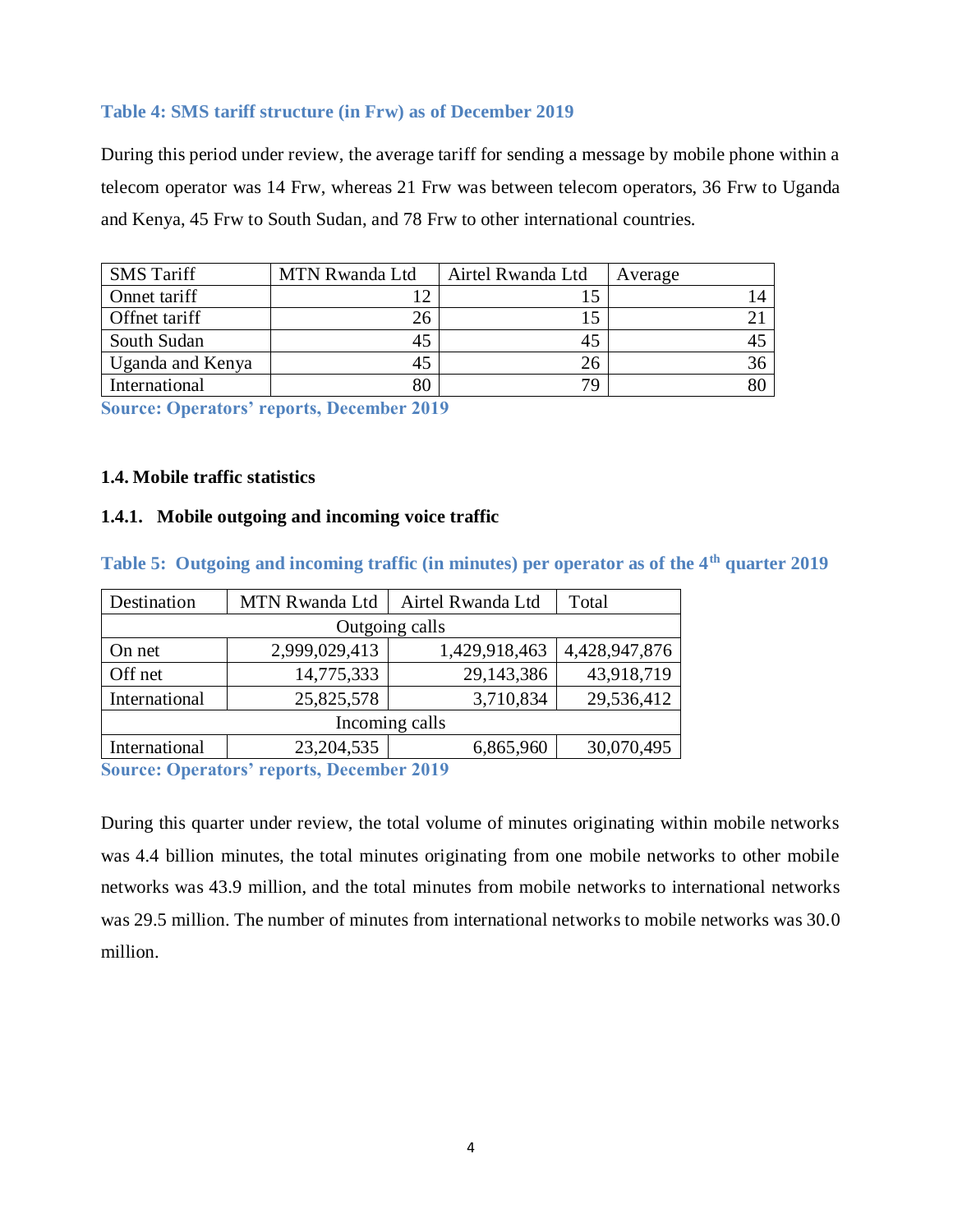<span id="page-9-1"></span>



**Source: Operators' reports, December 2019**

# <span id="page-9-0"></span>**Table 6: Average minutes per call per operator in the 4 th quarter 2019**

During the fourth quarter 2019, the average minutes per call within mobile telecom networks was 2.1, average minutes per call to other mobile networks was 0.9 and the average minutes per call from mobile networks to international networks was 3.4. The average minutes from international calls to Rwandan mobile networks was 3.2.

| Destination    |                | MTN Rwanda Ltd   Airtel Rwanda Ltd | Total |  |  |  |  |  |
|----------------|----------------|------------------------------------|-------|--|--|--|--|--|
|                | Outgoing calls |                                    |       |  |  |  |  |  |
| On net         | 1.9            | 2.5                                | 2.1   |  |  |  |  |  |
| Off net        | 0.7            | 1.0                                |       |  |  |  |  |  |
| International  | 3.9            | .8                                 |       |  |  |  |  |  |
| Incoming calls |                |                                    |       |  |  |  |  |  |
| International  |                | 35                                 |       |  |  |  |  |  |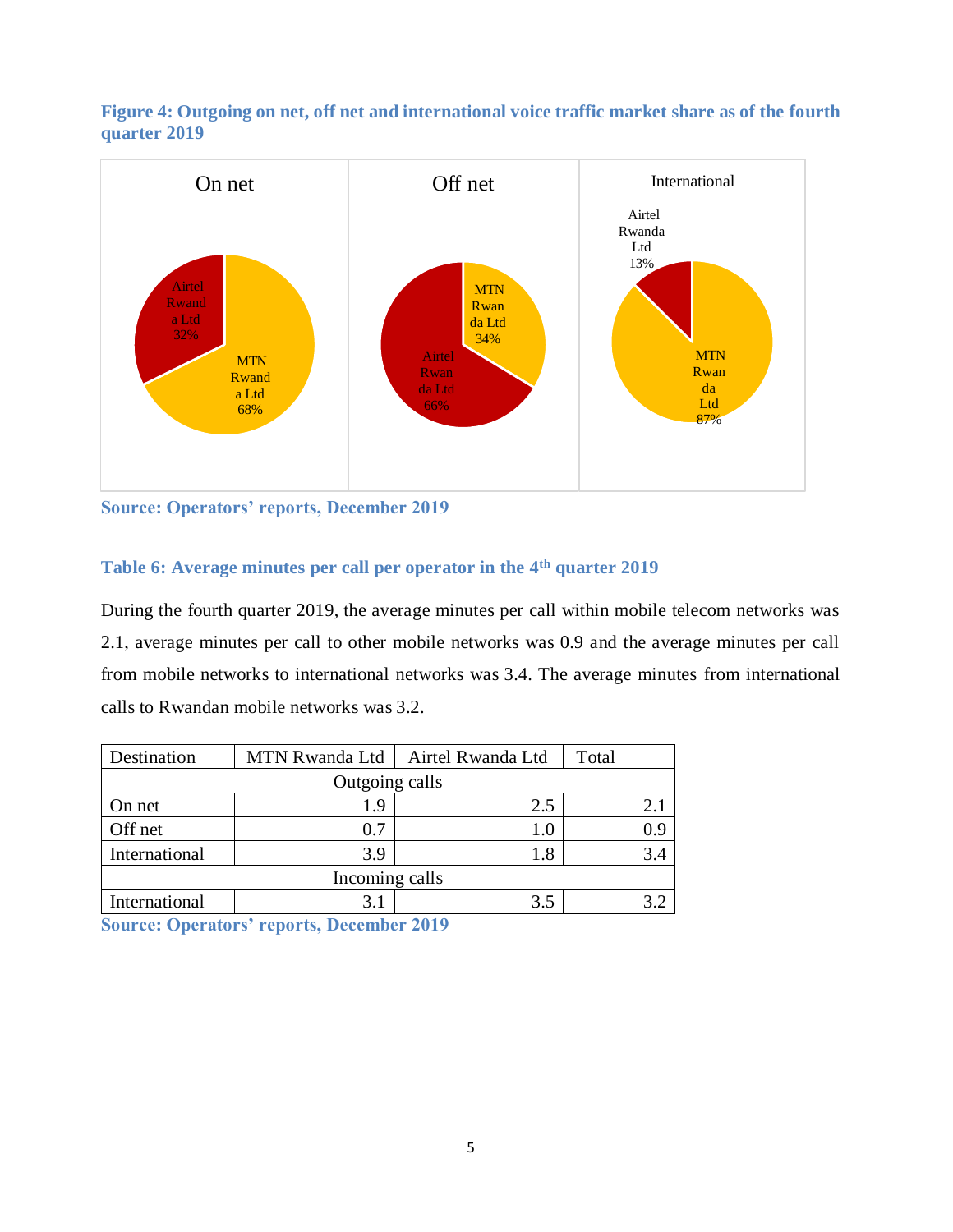### <span id="page-10-0"></span>**1.4.2. Mobile and fixed telephone traffic**

During this quarter under review, the total volume of minutes originating from mobile to fixed telephone was 0.9 million and the total minutes originating from fixed to mobile telephones reaches 0.4 million.

| Voice traffic        |                                                                                                                                                                                                                                | MTN Rwanda Ltd   Airtel Rwanda Ltd | Total   |  |  |  |  |  |
|----------------------|--------------------------------------------------------------------------------------------------------------------------------------------------------------------------------------------------------------------------------|------------------------------------|---------|--|--|--|--|--|
| Outgoing calls       |                                                                                                                                                                                                                                |                                    |         |  |  |  |  |  |
| Mobile to fixed      | 923,408                                                                                                                                                                                                                        | 2,542                              | 925,950 |  |  |  |  |  |
| Incoming calls       |                                                                                                                                                                                                                                |                                    |         |  |  |  |  |  |
| Fixed to Mobile      | 440,560                                                                                                                                                                                                                        | 23,778                             | 464,338 |  |  |  |  |  |
| $\sim$ $\sim$ $\sim$ | the state of the state of the state of the state of the state of the state of the state of the state of the state of the state of the state of the state of the state of the state of the state of the state of the state of t |                                    |         |  |  |  |  |  |

<span id="page-10-2"></span>

|  | Table 7: Outgoing mobile and fixed telephone incoming traffic |  |  |  |
|--|---------------------------------------------------------------|--|--|--|
|  |                                                               |  |  |  |

**Source: Operators' reports, December 2019**

### <span id="page-10-1"></span>**1.4.3. Outgoing and incoming SMS traffic**

The total volume of SMS traffic originating within one mobile networks was 858.0 million SMS, the total SMS traffic originating from own mobile networks to other mobile networks was 5.7 million and the total SMS traffic from mobile networks to international networks was 0.6 million. The number of SMS from international networks to Rwanda was 1.5 million.

# <span id="page-10-3"></span>**Table 8: SMS traffic (in numbers) as of the fourth quarter 2019**

| Destination         | <b>MTN Rwanda Ltd</b> | Airtel Rwanda Ltd | Total       |  |  |  |  |  |  |  |
|---------------------|-----------------------|-------------------|-------------|--|--|--|--|--|--|--|
| <b>Outgoing SMS</b> |                       |                   |             |  |  |  |  |  |  |  |
| On net              | 543,173,493           | 314,853,873       | 858,027,366 |  |  |  |  |  |  |  |
| Off net             | 1,983,689             | 3,773,825         | 5,757,514   |  |  |  |  |  |  |  |
| International       | 568,949               | 85,906            | 654,855     |  |  |  |  |  |  |  |
| Incoming SMS        |                       |                   |             |  |  |  |  |  |  |  |
| International       | 391,438               | 1,182,336         | 1,573,774   |  |  |  |  |  |  |  |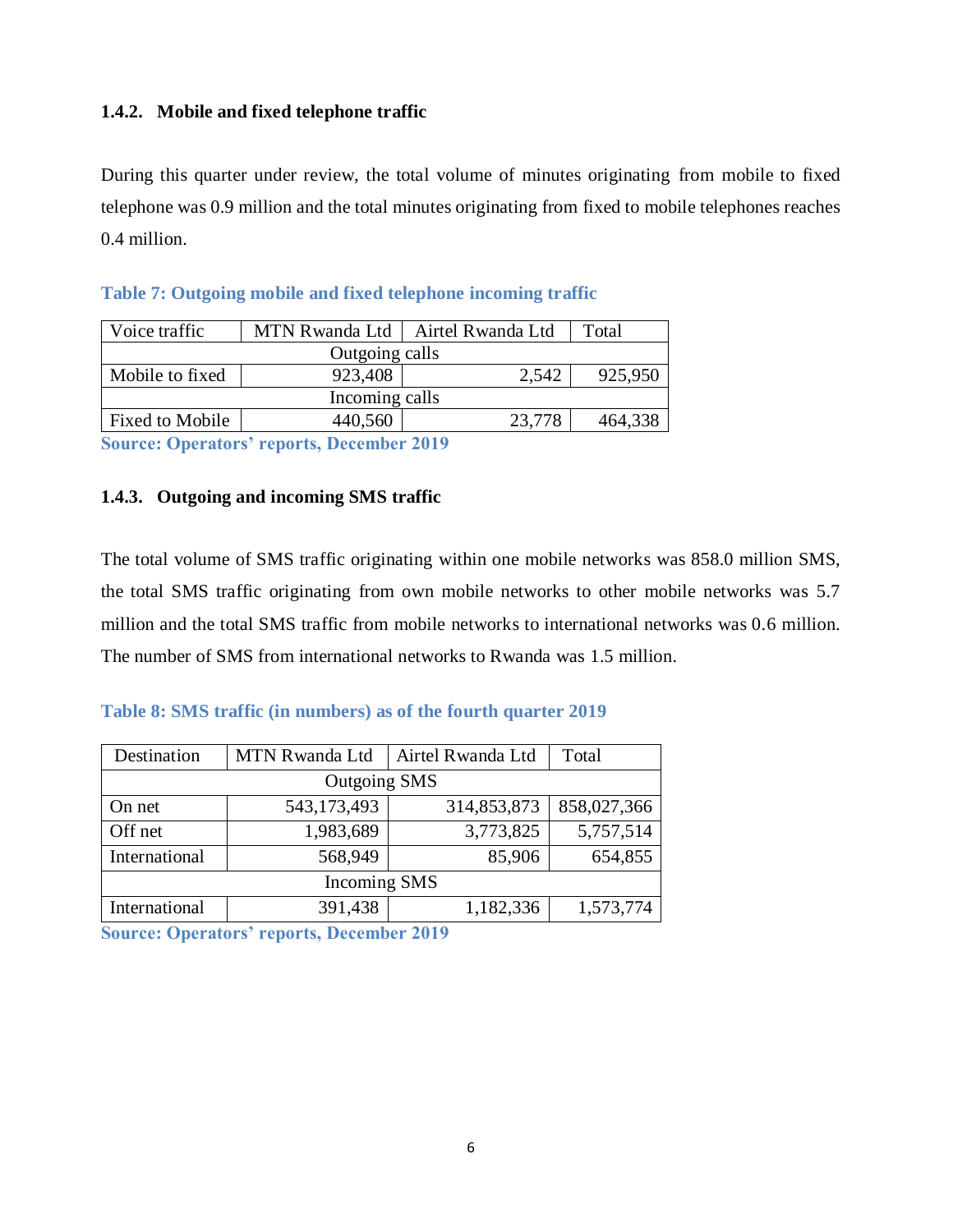<span id="page-11-3"></span>



**Source: Operators' reports, December 2019**

# <span id="page-11-0"></span>**2. ROAMING**

# <span id="page-11-1"></span>**2.1. Roaming subscribers**

The international roaming subscribers during the fourth quarter of the year 2019 stood at 2.8 million foreign subscribers roamed on local networks whereas 1.0 million local subscribers roamed on foreign networks.

# <span id="page-11-2"></span>**Table 9: International roaming subscribers as of December 2019**

| Destination                      | ' MTN Rwanda Ltd | Airtel Rwanda Ltd | Total                   |
|----------------------------------|------------------|-------------------|-------------------------|
| Roaming-in (Foreign subscribers) | 1,307,982        |                   | $1,502,253$   2,810,235 |
| Roaming-out (Own Subscribers)    | 732,174          | 350,770           | 1,082,944               |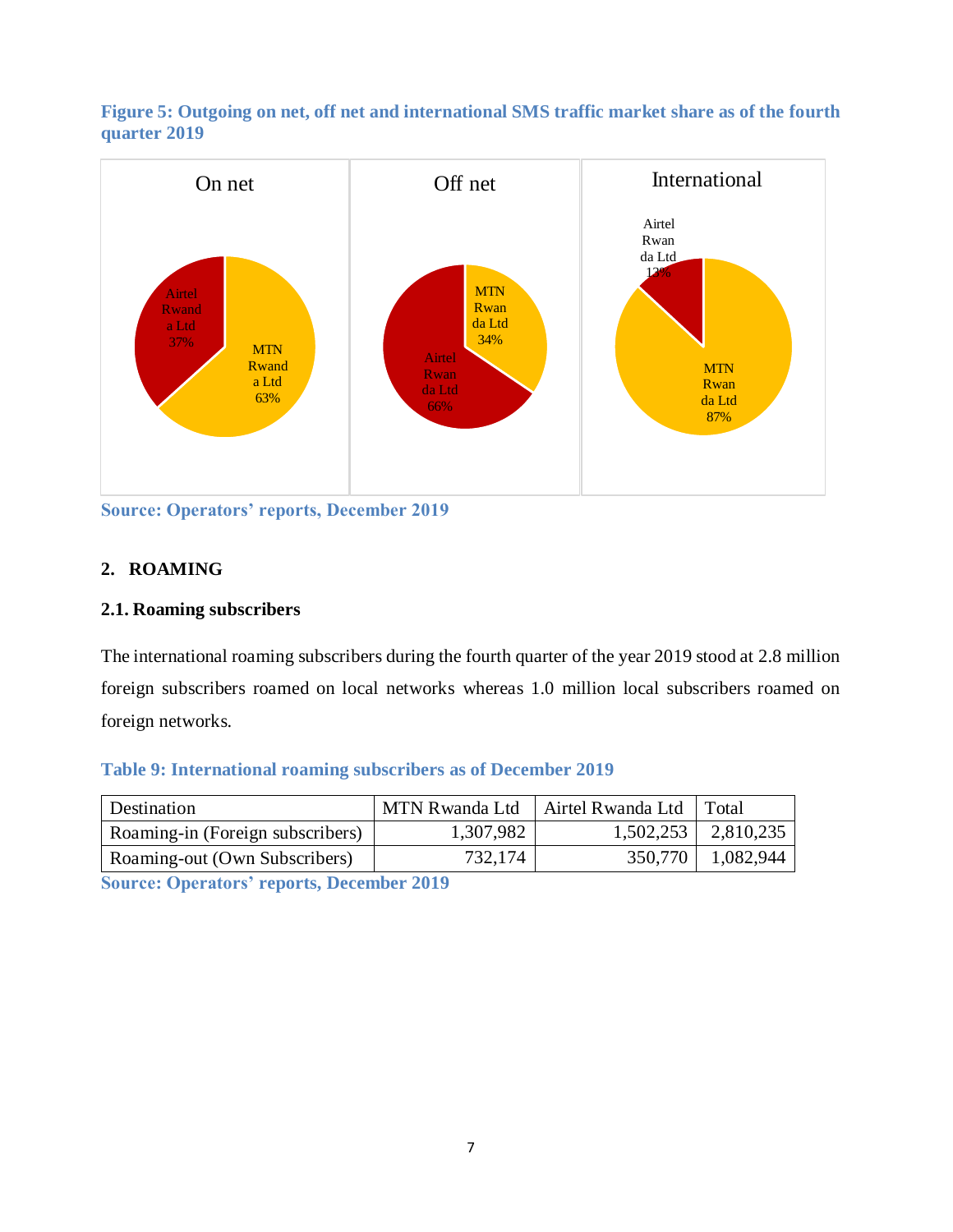#### <span id="page-12-2"></span>**Figure 6: Trend of roaming subscribers from January to December 2019**

The number of roamers-out increased to 1,082,944 from 1,016,544 subscribers whereas the number of roamers-in increased by 18.9 percent to 2,810,235 from 2,363,191 subscribers recorded during the previous quarter.



**Source: Operators' reports, December 2019**

#### <span id="page-12-0"></span>**2.2. Roaming traffic**

During the quarter under review, the total volume of outgoing traffic generated by foreign subscribers roaming in Rwanda was 1.2 million minutes whereas the total minutes generated by Rwanda mobile networks 'subscribers roamed outside the country was 1.7 million. The total incoming traffic on foreign subscribers was 24.3 million minutes and 22.5 million minutes for local subscribers roamed on foreign networks.

<span id="page-12-1"></span>**Table 10: Outgoing and incoming roaming traffic (in minutes) per operator as of the 4th quarter 2019** 

| Destination                                  |            |                                     | Own subscribers roaming on foreign | Foreign subscribers roaming on local |         |            |  |
|----------------------------------------------|------------|-------------------------------------|------------------------------------|--------------------------------------|---------|------------|--|
|                                              |            | networks                            |                                    | networks                             |         |            |  |
|                                              | <b>MTN</b> | Airtel                              | Total                              | <b>MTN</b>                           | Airtel  | Total      |  |
| Incoming                                     | 19,323,814 | 3,017,385                           | 22,341,199                         | 23,526,161                           | 866,643 | 24,392,804 |  |
| Outgoing                                     | 1,132,835  | 660,764                             | 1,793,599                          | 1,175,793                            | 85,055  | 1,260,848  |  |
| Total                                        | 20,456,649 | 3,678,149                           | 24, 134, 798                       | 24,701,954                           | 951,698 | 25,653,652 |  |
| $\sim$ $\sim$ $\sim$ $\sim$ $\sim$<br>$\sim$ |            | and the contract of the contract of | $\sim$ $\sim$ $\sim$               |                                      |         |            |  |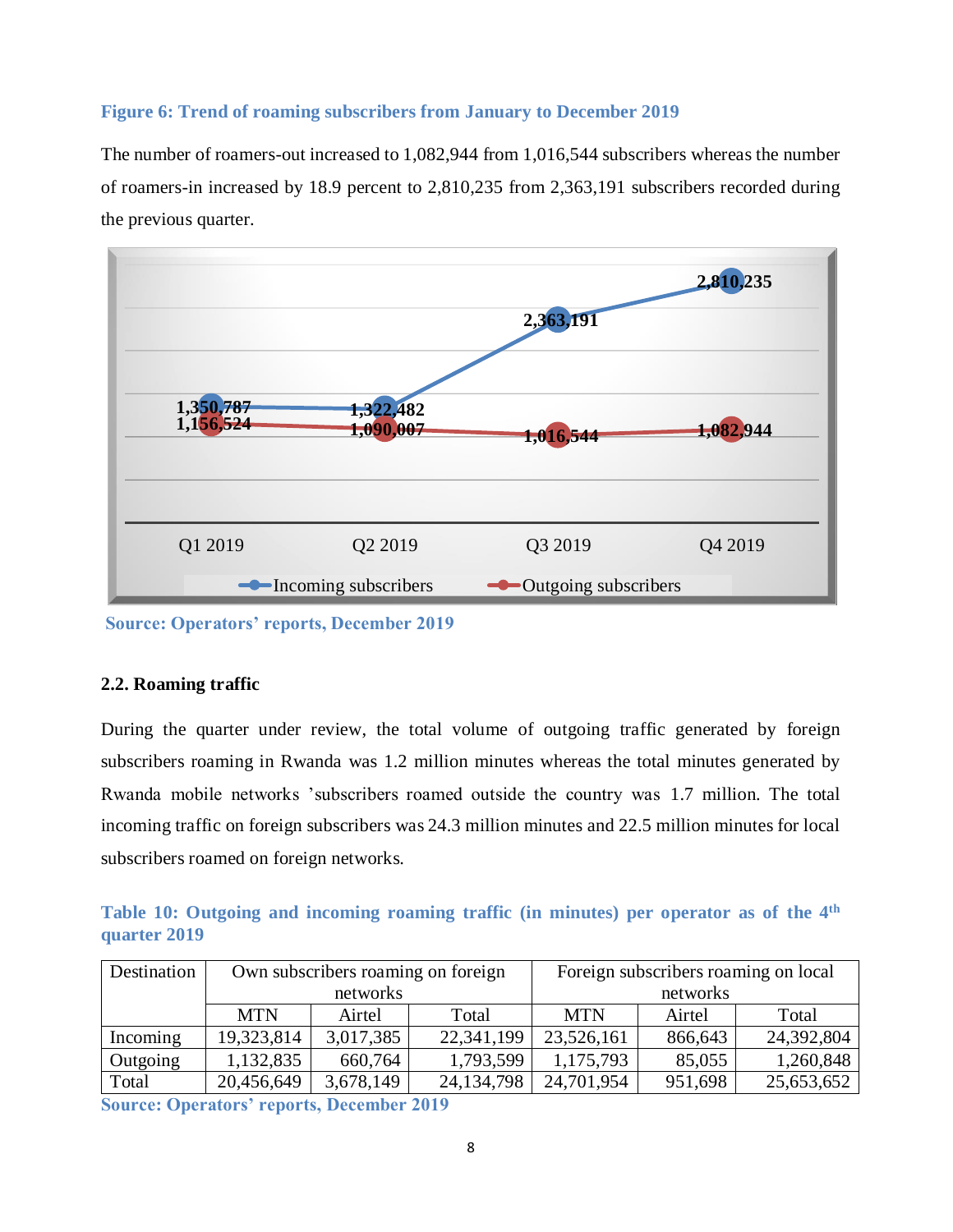# <span id="page-13-0"></span>**3. FIXED TELEPHONE SERVICES**

# <span id="page-13-1"></span>**3.1. Fixed telephone subscriptions**

As of December 2019, the operators offering fixed telephone services were Liquid Telecom Ltd, MTN Rwanda Ltd, Airtel Rwanda Ltd and BSC Ltd that offers voice-over-IP (VoIP) subscriptions only. The fixed telephone penetration rate was 0.092 percent.

# <span id="page-13-2"></span>**Table 11: Fixed telephone subscriptions as of December 2019**

| Name of Operator      | Fixed telephone subscriptions | Fixed telephone penetration rate $(\%)^3$ |
|-----------------------|-------------------------------|-------------------------------------------|
| <b>MTN Rwanda Ltd</b> | 138                           | 0.092                                     |
| Airtel Rwanda Ltd     | 9,521                         |                                           |
| Liquid Telecom Ltd    | 924                           |                                           |
| <b>BSC</b> Ltd        | 810                           |                                           |
| Total                 | 11,393                        |                                           |

**Source: Operators' reports, December 2019**

-

# <span id="page-13-3"></span>**Figure 7: Trend of fixed telephone subscriptions and penetration rate for the year 2019**

The number of fixed telephone subscriptions increased to 11,393 at the end of December 2019 from 10,190 recorded as of the third quarter of 2019. As result, fixed telephone penetration rate was 0.092 percent.

<sup>&</sup>lt;sup>3</sup> Fixed telephone penetration rate (%) is computed with reference to the sum of active numbers of analogue-fixed telephone lines and VoIP over the Rwandan population as projected by National Institute of Statistics of Rwanda.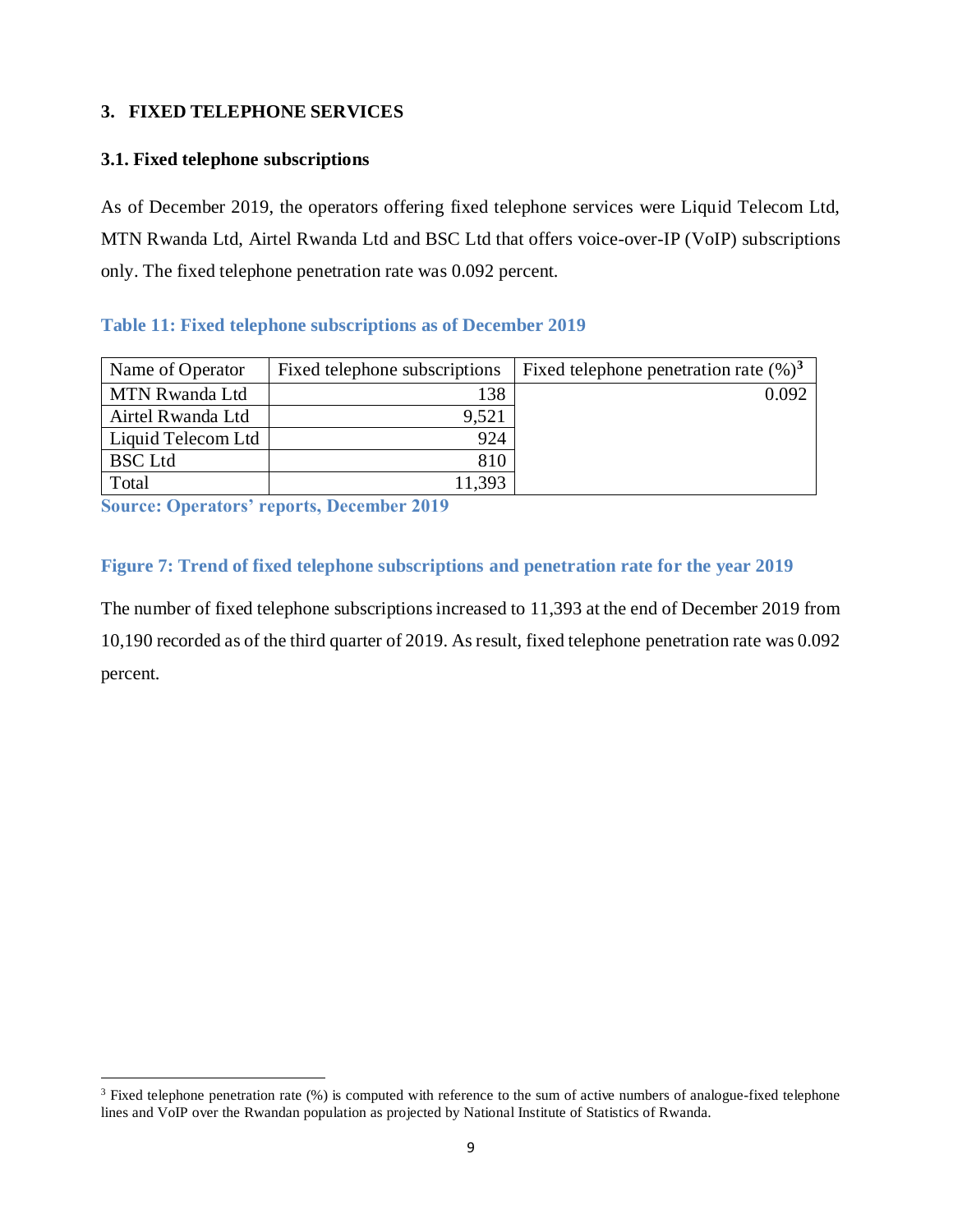

**Source: Operators' reports, December 2019**

### <span id="page-14-0"></span>**3.2. Fixed telephone service tariff**

During the year 2019, the average tariff for calling by fixed telephone within a telecom operator was 33 Frw, 47 Frw between telecom operators, and 92 Frw to call in One Area Network Countries.

<span id="page-14-1"></span>

|  | Table 12: Fixed telephone service tariff structure (in Frw) per minute as of December 2019 |  |  |  |  |  |  |
|--|--------------------------------------------------------------------------------------------|--|--|--|--|--|--|
|  |                                                                                            |  |  |  |  |  |  |

| Destination      | Liquid Rwanda Ltd   MTN Rwanda Ltd |    | Airtel Rwanda Ltd   Average |  |
|------------------|------------------------------------|----|-----------------------------|--|
| On net           |                                    |    |                             |  |
| Off net          | 60                                 |    | 35                          |  |
| One Area Network | 35                                 | 70 | 70                          |  |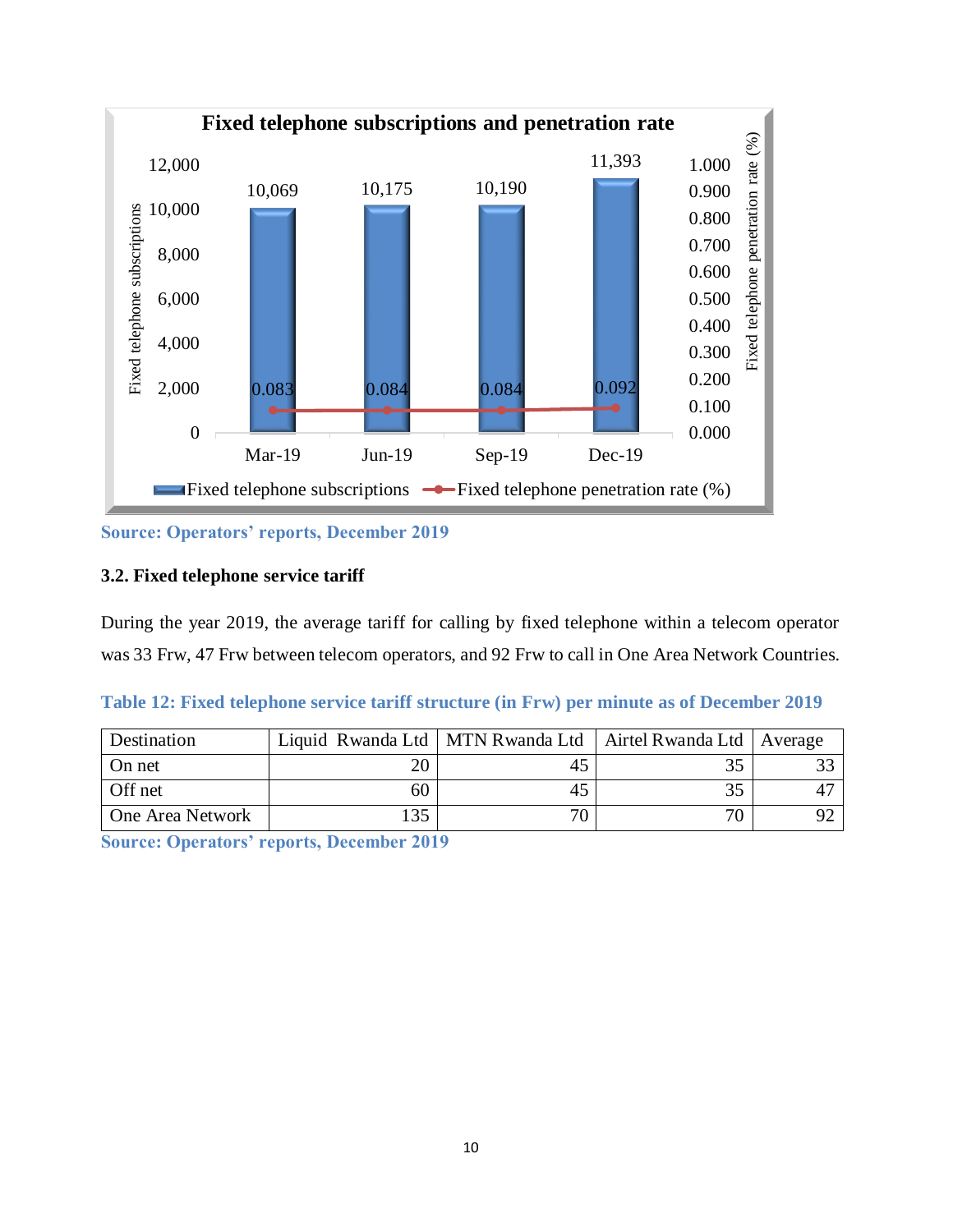# <span id="page-15-0"></span>**4. INTERNET SERVICE PROVISION**

# <span id="page-15-1"></span>**4.1. Internet subscriptions**

The total internet subscriptions stood at 7.4 million recorded at the end of the fourth quarter of the year 2019. The table below displays the internet subscriptions per operator.

| <b>Name of operators</b>   | <b>Fixed internet</b><br>subscriptions |                  | <b>Mobile internet subscriptions</b> | <b>Total</b><br>internet |                |            |
|----------------------------|----------------------------------------|------------------|--------------------------------------|--------------------------|----------------|------------|
|                            | Narrowband                             | <b>Broadband</b> | <b>EDGE&amp;GPRS</b>                 | 3G                       | 4G             | subscripti |
|                            | $(\leq 256$ kbps)                      | $(\geq 256kbps)$ |                                      |                          |                | ons        |
| <b>MTN Rwanda Ltd</b>      | 105                                    | 1,771            | 2,867,988                            | 1,019,923                | 237,907        | 4,127,695  |
| Airtel Rwanda Ltd          |                                        | 1,242            | 2,473,704                            | 674,647                  | 116,313        | 3,265,906  |
| <b>Axiom Networks Ltd</b>  |                                        | 253              |                                      |                          | $\overline{4}$ | 257        |
| 4NetAfrica Ltd             |                                        | 3                |                                      |                          | 510            | 513        |
| <b>BCS Ltd</b>             |                                        | 11               |                                      |                          |                | 11         |
| <b>BSC</b> Ltd             |                                        | 2,817            |                                      |                          | 10,137         | 12,954     |
| Liquid Telecom Ltd         |                                        | 2,452            |                                      |                          |                | 2,452      |
| <b>CBNET Ltd</b>           |                                        | 7                |                                      |                          | 1,359          | 1,366      |
| <b>G-MAX Ltd</b>           |                                        | 12               |                                      |                          | 406            | 418        |
| <b>ISCO ISP Ltd</b>        |                                        | 18               |                                      |                          | 2,361          | 2,379      |
| <b>NET LINK Ltd</b>        |                                        | $\mathbf{1}$     |                                      |                          | 472            | 473        |
| Piramie INC                |                                        |                  |                                      |                          | 789            | 789        |
| Simba Supermarket          |                                        |                  |                                      |                          | 465            | 465        |
| <b>Truconnect Ltd</b>      |                                        | 23               |                                      |                          | 1,192          | 1,215      |
| <b>BK TecHouse Ltd</b>     |                                        | 21               |                                      |                          | 808            | 829        |
| <b>Fastnet Ltd</b>         |                                        | 12               |                                      |                          | 1,863          | 1,875      |
| <b>ISPA Ltd</b>            |                                        | 183              |                                      |                          |                | 183        |
| Mango Telecom Ltd          |                                        | 3                |                                      |                          | 39,477         | 39,480     |
| POPCONN Ltd                |                                        | $\overline{4}$   |                                      |                          | 4,779          | 4,783      |
| <b>RTN Ltd</b>             |                                        |                  |                                      |                          | 889            | 889        |
| <b>AC</b> Group Ltd        |                                        |                  |                                      |                          | 375            | 375        |
| <b>Smart Broadband Ltd</b> |                                        | $\overline{2}$   |                                      |                          | 300            | 302        |
| <b>SUKU NSA Ltd</b>        |                                        | 35               |                                      |                          |                | 35         |
| <b>TNSP Ltd</b>            |                                        | 15               |                                      |                          | 3,044          | 3,059      |
| <b>NETPRO Ltd</b>          |                                        |                  |                                      |                          | 531            | 531        |
| <b>Total subscriptions</b> | 105                                    | 8,885            | 5,341,692                            | 1,694,570                | 423,981        | 7,469,233  |
| Penetration rate (%)       | 0.0                                    | 0.1              | 43.2                                 | 13.7                     | 3.4            | 60.4       |

### <span id="page-15-2"></span>**Table 13: Internet subscriptions per category as of the fourth quarter 2019**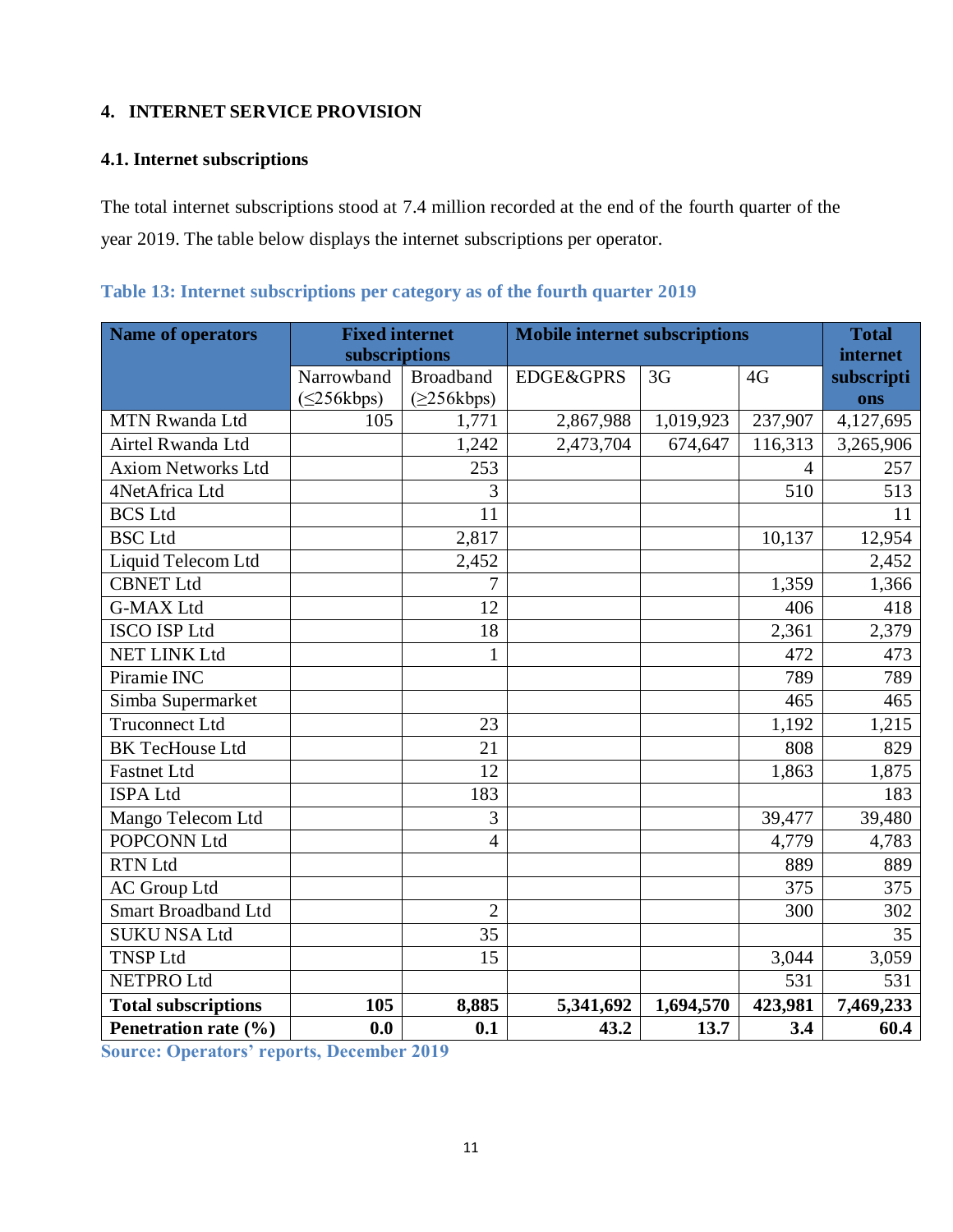#### <span id="page-16-2"></span>**Figure 8: Trend of internet subscriptions and internet penetration rate<sup>4</sup> for the year 2019**

During the period under review, the number of internet subscriptions increased by 6.0 percent to reach 7.4 million from 7.0 million recorded in the previous quarter. The internet subscriptions per 100 inhabitants<sup>5</sup> at the end of December 2019 was 60.4 percent.



Source: Operators' reports, December 2019

### <span id="page-16-0"></span>**4.2. International internet bandwidth**

#### <span id="page-16-1"></span>**Table 14: International internet bandwidth (Mbps) per operator as of the fourth quarter 2019**

| <b>Type</b>                | <b>UP Link</b> | <b>Down Link</b> |
|----------------------------|----------------|------------------|
| <b>MTN Rwanda Ltd</b>      | 7,473          | 7,473            |
| Liquid Telecom Ltd         | 70,000         | 70,000           |
| Airtel and Tigo Rwanda Ltd | 6,400          | 6,400            |
| <b>BSC</b> Ltd             | 5,415          | 5,900            |
| <b>KTRN Ltd</b>            | 6,533          | 6,533            |
| <b>Axiom Networks</b>      | 2,174          | 2,174            |
| <b>Total</b>               | 97,995         | 98,480           |

**Source: Operators' reports, December 2019**

-

<sup>4</sup> Internet penetration rate: Internet subscriptions per 100 inhabitants

<sup>&</sup>lt;sup>5</sup> Internet subscriptions per 100 inhabitants is the sum of internet subscriptions (fixed and mobile) over the Rwandan population as projected by National Institute of Statistics of Rwanda.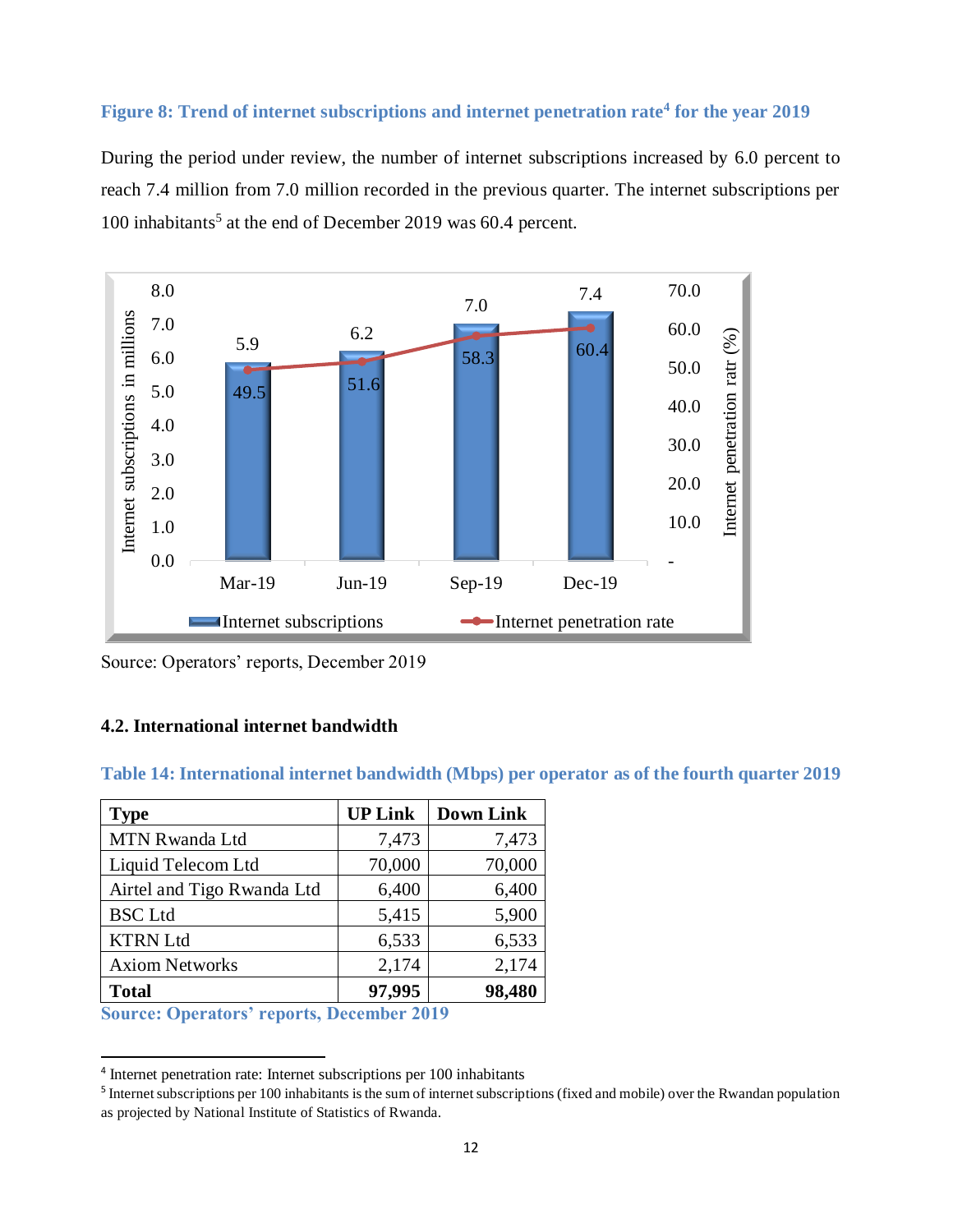# <span id="page-17-1"></span>**Figure 9: Trend of equipped international internet bandwidth (Mbps) from Q1 to Q4 2019**

During the quarter under review, the total equipped international internet bandwidth available in the country increased to 98,480 Mbps from 87,154 Mbps reported at the end of the third quarter of year 2019.



**Source: Operators' reports, December 2019**

### <span id="page-17-0"></span>**4.3. Mobile internet tariff**

<span id="page-17-2"></span>



**Source: Operators' reports, December 2019**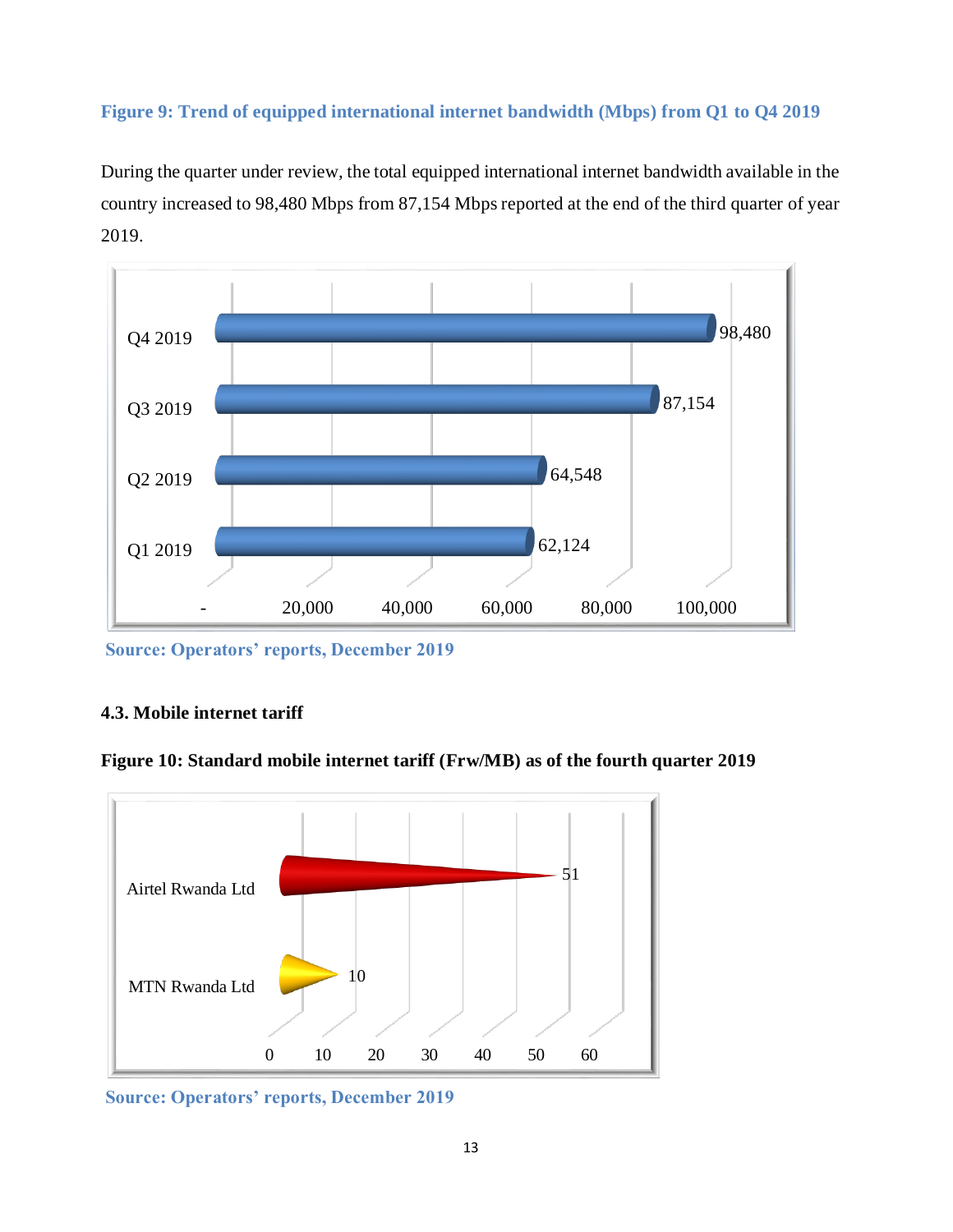# <span id="page-18-0"></span>**5. TELECOMMUNICATION REVENUES AND INVESTIMENT**

| Category                                  | O1 2019           | O <sub>2</sub> 2019 | O3 2019           | O <sub>4</sub> 2019 |
|-------------------------------------------|-------------------|---------------------|-------------------|---------------------|
| Total Revenues for MNOs and               | 43,863,982,018    | 42,653,124,423      | 44, 241, 230, 904 | 44,402,330,838      |
| Liquid Telecom Ltd                        |                   |                     |                   |                     |
| Total revenues for ISPs and               | 8,248,869,214     | 9,454,298,445       | 9,050,378,265     | 9,580,433,557       |
| <b>Wholesale Network Service Provider</b> |                   |                     |                   |                     |
| <b>Total</b>                              | 52, 112, 851, 233 | 52, 107, 422, 868   | 53,291,609,169    | 53,982,764,395      |

# <span id="page-18-1"></span>**Table 15: Trend of quarterly revenues (Frw) for the year 2019**

**Source: Operators' reports, December 2019**

# <span id="page-18-2"></span>**Table 16: Trend of additional investment (Frw) made in 2019**

| Category                                  | Q1 2019        | Q <sub>2</sub> 2019 | Q3 2019       | Q4 2019        |
|-------------------------------------------|----------------|---------------------|---------------|----------------|
| Total investment for MNOs and             | 12,482,904,828 | 3,959,719,171       | 4,255,780,732 | 22,750,234,255 |
| Liquid Telecom Ltd                        |                |                     |               |                |
| Total investment for ISPs and             | 1,266,464,902  | 833,518,733         | 965, 395, 622 | 2,255,480,515  |
| <b>Wholesale Network Service Provider</b> |                |                     |               |                |
| <b>Total</b>                              | 13,749,369,731 | 4,793,237,904       | 5,221,176,354 | 25,005,714,770 |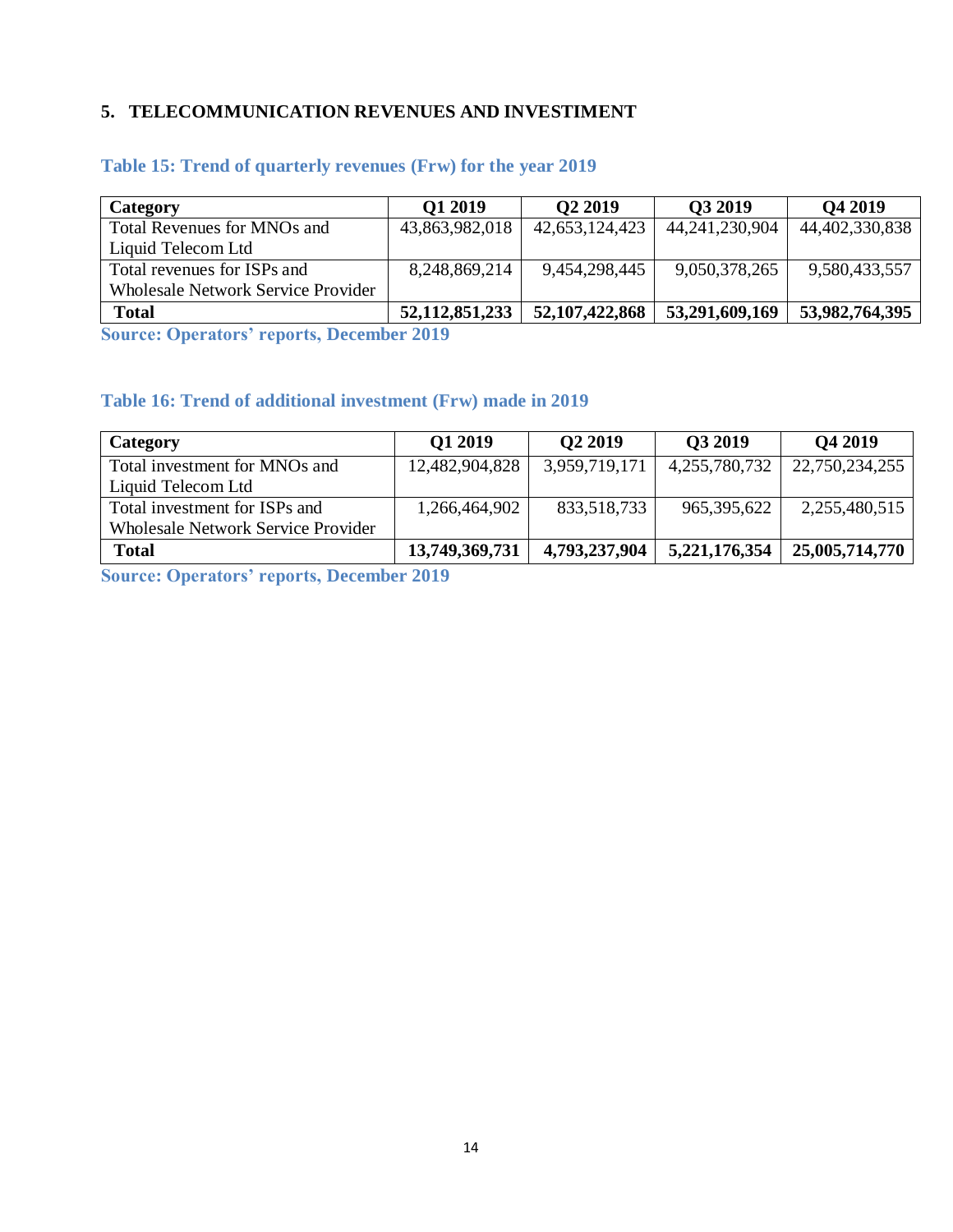# <span id="page-19-0"></span>**6. EMPLOYMENT IN TELECOMMUNICATION SECTOR**

One thousand and eleven (1,011) persons were employed in telecommunication sector during this quarter under review, eight hundred ninety-six (896) are permanent staff while one hundred fifteen (115) are temporary staff. The table below illustrates the number of persons employed by operator.

|                            | Type of contract |                  |                    | Gender         |                | Origin          |                  |
|----------------------------|------------------|------------------|--------------------|----------------|----------------|-----------------|------------------|
| Operator                   | <b>Temporary</b> | <b>Permanent</b> | <b>Total staff</b> | Female         | <b>Male</b>    | <b>Domestic</b> | Foreign          |
| MTN Rwanda Ltd             | 8                | 277              | 285                | 87             | 198            | 276             | 9                |
| Airtel Rwanda Ltd          | $\theta$         | 126              | 126                | 19             | 107            | 118             | 8                |
| Liquid Telecom Ltd         | 38               | 59               | 97                 | 19             | 78             | 93              | $\overline{4}$   |
| <b>ISPA Ltd</b>            | 1                | 14               | 15                 | 5              | 10             | 15              | $\overline{0}$   |
| <b>G-MAX Ltd</b>           | $\overline{0}$   | 5                | 5                  | $\overline{2}$ | $\overline{3}$ | 5               | $\overline{0}$   |
| <b>Truconnect Ltd</b>      | 3                | $\overline{4}$   | $\overline{7}$     | $\overline{2}$ | 5              | $\overline{7}$  | $\boldsymbol{0}$ |
| <b>Axiom Networks Ltd</b>  | $\overline{2}$   | 26               | 28                 | 11             | 17             | 25              | $\overline{3}$   |
| 4NetAfrica Ltd             | 6                | $\overline{4}$   | 10                 | 3              | 7              | 10              | $\overline{0}$   |
| <b>TNSP Ltd</b>            | 26               | 10               | 36                 | $\overline{4}$ | 32             | 36              | $\overline{0}$   |
| <b>KTRN Ltd</b>            | 3                | 113              | 116                | 28             | 88             | 113             | 3                |
| Piramie INC                | $\overline{4}$   | 1                | 5                  | $\overline{2}$ | 3              | 3               | $\overline{2}$   |
| POPCONN Ltd                | $\theta$         | 16               | 16                 | 5              | 11             | 15              | $\mathbf{1}$     |
| <b>BSC</b> Ltd             | 15               | 58               | 73                 | 19             | 54             | 73              | $\overline{0}$   |
| <b>BCS Ltd</b>             | $\overline{0}$   | $\overline{2}$   | $\overline{2}$     | $\overline{0}$ | $\overline{2}$ | $\overline{2}$  | $\overline{0}$   |
| <b>AC</b> Group Ltd        | $\overline{0}$   | 38               | 38                 | 10             | 28             | 38              | $\overline{0}$   |
| Fastnet Ltd                | $\overline{3}$   | $\mathbf{1}$     | $\overline{4}$     | $\overline{2}$ | $\overline{2}$ | $\overline{2}$  | $\overline{2}$   |
| <b>ISCO ISP Ltd</b>        | $\overline{0}$   | 3                | $\overline{3}$     | $\overline{2}$ | $\mathbf{1}$   | 3               | $\overline{0}$   |
| <b>SIMBA</b> Supermarket   | $\overline{0}$   | $\overline{4}$   | $\overline{4}$     | $\mathbf{1}$   | $\overline{3}$ | $\overline{4}$  | $\overline{0}$   |
| <b>BK TecHouse Ltd</b>     | $\overline{2}$   | 15               | 17                 | 3              | 14             | 17              | $\overline{0}$   |
| Mango Telecom Ltd          | $\overline{0}$   | 82               | 82                 | 20             | 62             | 76              | 6                |
| Net Link Ltd               | $\overline{2}$   | 9                | 11                 | 3              | 8              | 9               | $\overline{2}$   |
| <b>CBNET Ltd</b>           | $\overline{2}$   | $\mathbf{1}$     | 3                  | $\mathbf{1}$   | $\overline{2}$ | 3               | $\overline{0}$   |
| <b>RTN</b>                 | $\overline{0}$   | 17               | 17                 | 6              | 11             | 17              | $\overline{0}$   |
| <b>Smart Broadband Ltd</b> | $\overline{0}$   | 3                | $\overline{3}$     | $\overline{2}$ | $\mathbf{1}$   | 3               | $\overline{0}$   |
| <b>SUKU NSA Ltd</b>        | $\overline{0}$   | 3                | $\overline{3}$     | 1              | $\overline{2}$ | $\overline{3}$  | $\boldsymbol{0}$ |
| <b>NETPRO Ltd</b>          | $\theta$         | 5                | 5                  | $\overline{2}$ | 3              | 5               | $\overline{0}$   |
| <b>Total</b>               | 115              | 896              | 1011               | 259            | 752            | 971             | 40               |

<span id="page-19-1"></span>**Table 17: Number of staff employed in telecommunication sectors as of December 2019** 

**Source: Operators' reports, December 2019**

The two hundred fifty-nine (259) staff representing 26 percent of the total staff are female whereas 74 percent are male as it is shown in the figure below.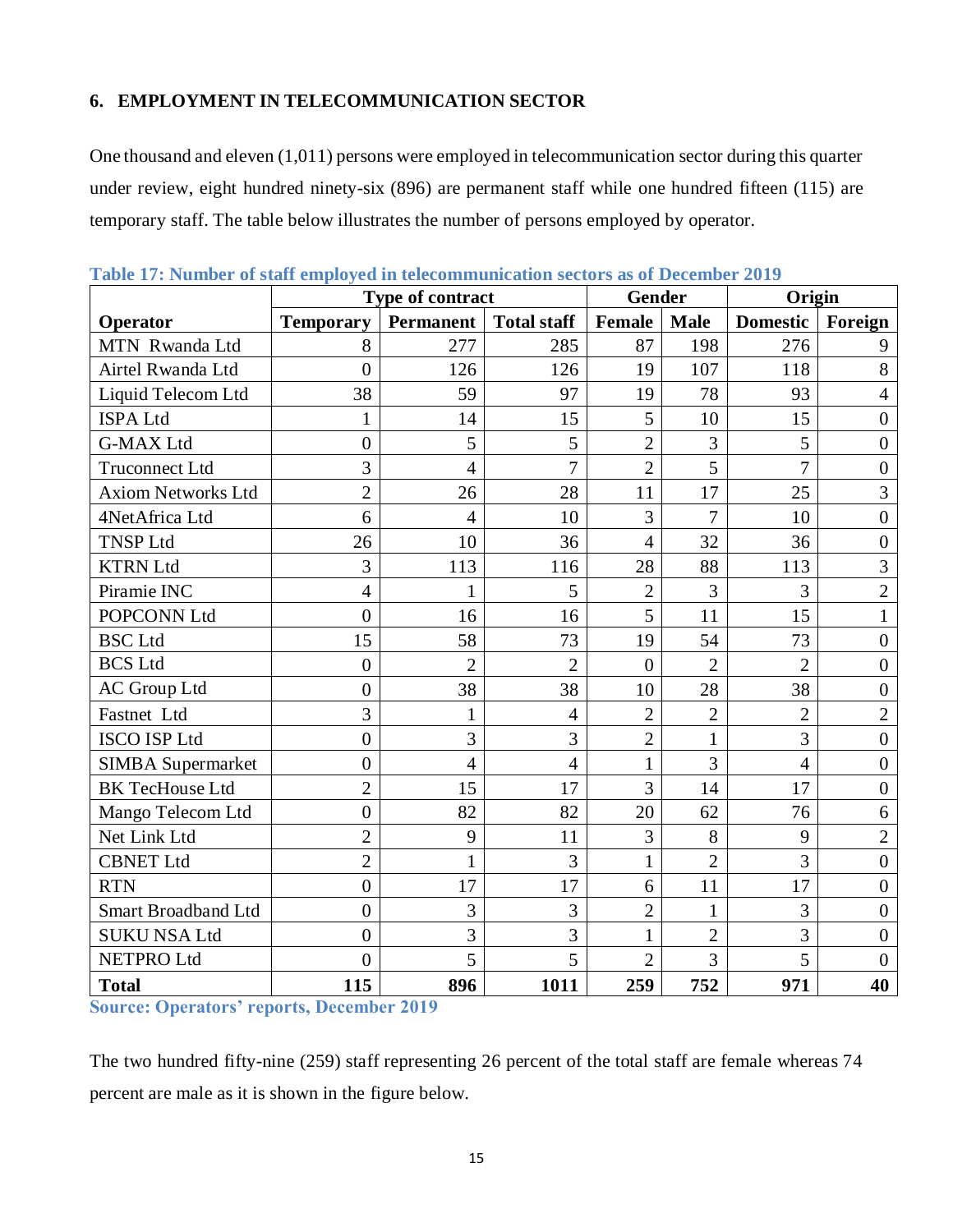![](_page_20_Figure_0.jpeg)

<span id="page-20-4"></span>**Figure 11: Telecom staff by gender as of December 2019**

**Source: Operators' reports, December 2019**

# <span id="page-20-0"></span>**7. MEDIA AND BROADCASTING**

The table below shows the number of licensed TV stations, FM Radio Broadcasters, Online Media Houses, and signal distributors registered to operate in Rwanda during the fourth quarter of the year 2019.

### <span id="page-20-1"></span>**7.1. Licensed media operators**

During the quarter under review, there were two (2) licensed signal distributors, three (3) pay TV operators, thirty-three (33) FM radio stations, eighteen (18) television stations, twenty-three (23) online media houses, thirty (30) print media houses, and three (3) international media houses.

| Category                   | <b>Mar-2019</b> | <b>Jun-2019</b> | Sep-2019 | Dec-2019 |
|----------------------------|-----------------|-----------------|----------|----------|
| Signal distributors        |                 |                 |          |          |
| Pay TV operators           |                 | 4               |          |          |
| FM Radio stations          | 34              | 34              | 34       | 33       |
| <b>Television stations</b> | 14              | 21              | 18       | 18       |
| Online media houses        | 23              | 23              | 23       | 23       |
| Print media houses         | 30              | 30              | 30       | 30       |
| International media house  |                 | 3               |          |          |

<span id="page-20-3"></span>**Table 18: Trends of Licensed media operators from March 2019 to December 2019**

**Source: RURA database**

# <span id="page-20-2"></span>**7.2. Pay TV subscriptions**

The total number of active subscribers was 56,924 recorded in the fourth quarter of the year 2019 whereas registered subscribers were 267,516.